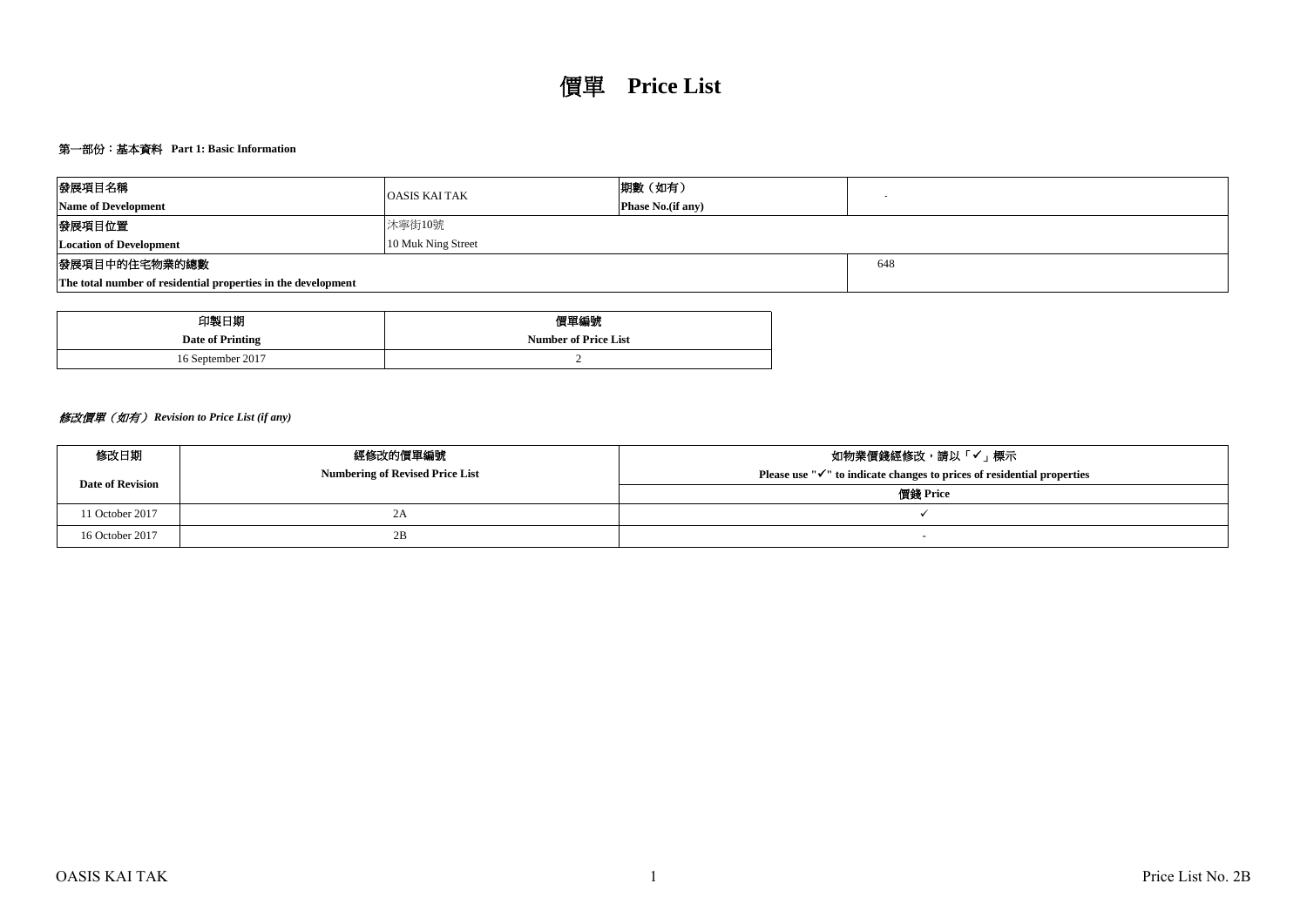**第二部份: 面積及售價資料**<br>Part 2: Information on Area and Price

| 物業的描述<br><b>Description of Residential</b><br><b>Property</b> |                 |               | 實用面積<br>(包括露台,工作平台及陽台 (如有))<br>平方米(平方呎)                                      | 售價(元)                    | 實用面積<br>每平方米/呎售價<br>、元, 每平方米<br>(元, 每平方呎)   | 其他指明項目的面積(不計算入實用面積)<br>Area of other specified items (Not included in the Saleable Area)<br>平方米 (平方呎)<br>sq. metre (sq.ft.) |                          |                          |                |                          |                          |                             |                          |                          |                          |  |
|---------------------------------------------------------------|-----------------|---------------|------------------------------------------------------------------------------|--------------------------|---------------------------------------------|-----------------------------------------------------------------------------------------------------------------------------|--------------------------|--------------------------|----------------|--------------------------|--------------------------|-----------------------------|--------------------------|--------------------------|--------------------------|--|
|                                                               |                 |               | Saleable Area<br>(including balcony, utility platform and                    | Price $(\$)$             | <b>Unit Rate of Saleable</b><br>Area        | 空調機房                                                                                                                        | 窗台                       | 閣樓                       | 平台             | 花園                       | 停車位                      | 天台                          | 梯屋                       | 前庭                       | 庭院                       |  |
| 大廈名稱<br><b>Block Name</b>                                     | 樓層<br>Floor     | 單位<br>Unit    | verandah, if any)<br>sq. metre (sq.ft.)                                      |                          | \$ per sq. metre<br>\$per sq.ft.)           | Air-conditioning<br>plant room                                                                                              | Bay<br>window            | Cockloft                 | Flat roof      | Garden                   | Parking<br>space         | Roof                        | <b>Stairhood</b>         | <b>Terrace</b>           | Yard                     |  |
|                                                               | 27              | $\, {\bf B}$  | 50.991 (549)<br>露台 Balcony: 2.000 (22)<br>工作平台 Utility Platform: 0.000 (0)   | 15,846,000               | 310,761<br>(28, 863)                        | $-$                                                                                                                         | $\sim$                   | $\sim$                   | $\overline{a}$ | $\sim$                   | $\sim$                   | $\sim$                      | $\sim$                   | $\overline{a}$           | $\sim$                   |  |
|                                                               | 23              | $\, {\bf B}$  | 50.991 (549)<br>露台 Balcony: 2.000 (22)<br>工作平台 Utility Platform: 0.000 (0)   | 15,657,000               | 307,054<br>(28,519)                         | ٠.                                                                                                                          | $\sim$                   | $\overline{\phantom{a}}$ | $\sim$         | $\overline{\phantom{a}}$ | $\sim$                   | $\overline{\phantom{a}}$    | $\sim$                   | $\overline{\phantom{a}}$ | $\overline{\phantom{a}}$ |  |
|                                                               | 22              | $\mathbf{B}$  | 50.991 (549)<br>露台 Balcony: 2.000 (22)<br>工作平台 Utility Platform : $0.000(0)$ | 15,595,000               | 305,838<br>(28, 406)                        | $-$                                                                                                                         | $\sim$                   | $\overline{\phantom{a}}$ | $\overline{a}$ | $\overline{\phantom{a}}$ | $\sim$                   | $\overline{\phantom{a}}$    | $\sim$                   | $\sim$                   | $\overline{\phantom{a}}$ |  |
|                                                               | 19              | $\, {\bf B}$  | 50.991 (549)<br>露台 Balcony: 2.000 (22)<br>工作平台 Utility Platform: 0.000 (0)   | 15,409,000               | 302,191<br>(28,067)                         | $\sim$                                                                                                                      | $\overline{\phantom{a}}$ | $\sim$                   | $\sim$         | $\sim$                   | $\sim$                   | $\overline{\phantom{a}}$    | $\sim$                   | $\overline{a}$           | $\overline{\phantom{a}}$ |  |
|                                                               | 18              | $\, {\bf B}$  | 50.991 (549)<br>露台 Balcony: 2.000 (22)<br>工作平台 Utility Platform: 0.000 (0)   | 15,348,000<br>15,905,000 | 300.994<br>(27, 956)<br>311,918<br>(28,971) | $\overline{\phantom{a}}$                                                                                                    | $\overline{\phantom{a}}$ | $\sim$                   | $\sim$         | ٠.                       | $\overline{\phantom{a}}$ | $\overline{\phantom{a}}$    | ÷.                       | $\overline{\phantom{a}}$ | ÷.                       |  |
|                                                               | 15              | $\, {\bf B}$  | 50.991 (549)<br>露台 Balcony: 2.000 (22)<br>工作平台 Utility Platform: 0.000 (0)   | 15,105,000               | 296,229<br>(27,514)                         | $\sim$                                                                                                                      | $\sim$                   | $\sim$                   | $\sim$         | $\sim$                   | $\sim$                   | $\mathcal{L}_{\mathcal{A}}$ | $\sim$                   | $\sim$ $\sim$            | $\overline{\phantom{a}}$ |  |
| Tower 3<br>第3座                                                | 12              | $\, {\bf B}$  | 50.991 (549)<br>露台 Balcony: 2.000 (22)<br>工作平台 Utility Platform: 0.000 (0)   | 15,045,000               | 295,052<br>(27, 404)                        | ٠.                                                                                                                          | $\sim$                   | $\ddot{\phantom{a}}$     | $\sim$         | $\overline{\phantom{a}}$ | $\sim$                   | $\overline{\phantom{a}}$    | $\overline{\phantom{a}}$ | $\sim$                   | $\overline{\phantom{a}}$ |  |
|                                                               | 11              | $\mathbf B$   | 50.991 (549)<br>露台 Balcony: 2.000 (22)<br>工作平台 Utility Platform: 0.000 (0)   | 14,985,000               | 293,875<br>(27, 295)                        | $\sim$                                                                                                                      | $\overline{\phantom{a}}$ | $\overline{\phantom{a}}$ | $\sim$         | $\overline{\phantom{a}}$ | $\sim$                   | $\overline{\phantom{a}}$    | $\overline{\phantom{a}}$ | $\overline{\phantom{a}}$ | $\overline{\phantom{a}}$ |  |
|                                                               | 9               | $\mathbf B$   | 50.991 (549)<br>露台 Balcony: 2.000 (22)<br>工作平台 Utility Platform: 0.000 (0)   | 14,866,000               | 291,542<br>(27,078)                         | $\sim$                                                                                                                      | $\sim$                   | $\sim$                   | $\sim$         | $\sim$                   | $\sim$                   | $\overline{\phantom{a}}$    | $\sim$                   | $\overline{a}$           | $\sim$                   |  |
|                                                               | 8               | $\mathbf B$   | 50.991 (549)<br>露台 Balcony: 2.000 (22)<br>工作平台 Utility Platform: 0.000 (0)   | 14,807,000               | 290.385<br>(26,971)                         | $\sim$                                                                                                                      | $\sim$                   | $\sim$                   | $\sim$         | $\overline{a}$           | $\sim$                   | $\overline{\phantom{a}}$    | $\sim$                   | $\sim$                   | $\sim$                   |  |
|                                                               | $7\phantom{.0}$ | $\mathbf B$   | 50.991 (549)<br>露台 Balcony: 2.000 (22)<br>工作平台 Utility Platform: 0.000 (0)   | 14,689,000               | 288,070<br>(26,756)                         | $\overline{a}$                                                                                                              | $\sim$                   | ÷.                       | $\overline{a}$ | $\sim$                   | $\sim$                   | $\overline{\phantom{a}}$    | $\sim$                   | $\overline{a}$           | $\sim$                   |  |
|                                                               | 5               | $\mathbf B$   | 50.991 (549)<br>露台 Balcony: 2.000 (22)<br>工作平台 Utility Platform: 0.000 (0)   | 14,536,000               | 285,070<br>(26, 477)                        | $\sim$ $\sim$                                                                                                               | $\sim$                   | $\sim$                   | $\sim$         | $\sim$                   | $\sim$                   | $\overline{\phantom{a}}$    | $\sim$                   | $\overline{a}$           | $\sim$                   |  |
|                                                               | 3               | $\mathbf B$   | 50.991 (549)<br>露台 Balcony: 2.000 (22)<br>工作平台 Utility Platform: 0.000 (0)   | 14,335,000               | 281,128<br>(26, 111)                        | $\sim$                                                                                                                      | $\overline{\phantom{a}}$ | $\sim$                   | $\sim$         | $\overline{\phantom{a}}$ | $\overline{\phantom{a}}$ | $\overline{\phantom{a}}$    | $\sim$                   | $\overline{\phantom{a}}$ | $\sim$                   |  |
|                                                               | 35              | $\mathcal{C}$ | 45.906 (494)<br>露台 Balcony: 2.000 (22)<br>工作平台 Utility Platform: 0.000 (0)   | 12,598,000               | 274,430<br>(25,502)                         | $\sim$ $\sim$                                                                                                               | $\overline{\phantom{a}}$ | $\sim$                   | $\sim$         | $\sim$                   | $\sim$                   | $\overline{\phantom{a}}$    | $\sim$                   | $\overline{\phantom{a}}$ | $\overline{\phantom{a}}$ |  |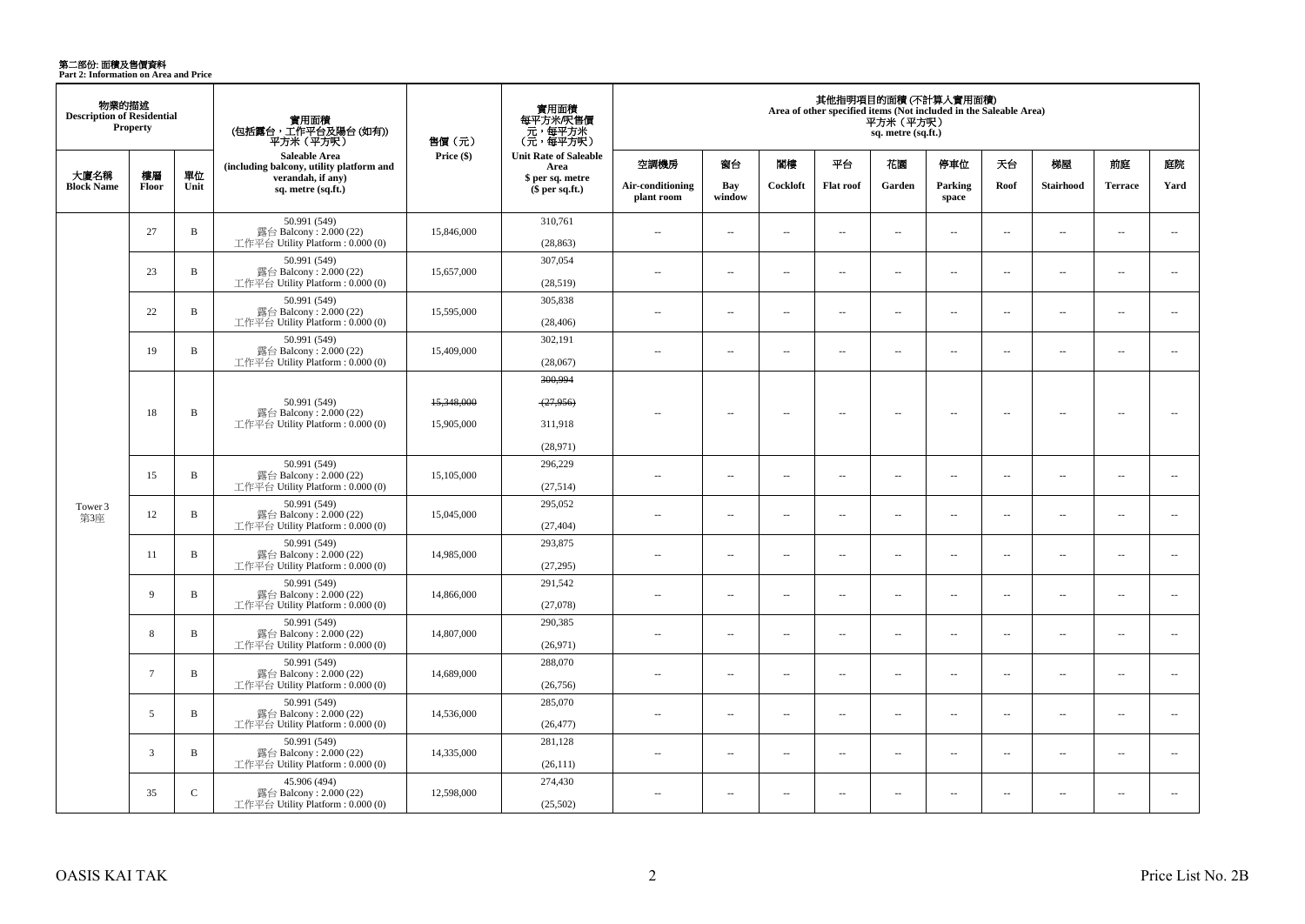| 物業的描述<br><b>Description of Residential</b> | <b>Property</b> |              | 實用面積<br>(包括露台,工作平台及陽台(如有))<br>平方米(平方呎)                                      | 售價(元)      | 實用面積<br>每平方米/呎售價<br>- 元, 每平方米<br>(元, 每平方呎) |                                |                          |                          |                          | 平方米 (平方呎)<br>sq. metre (sq.ft.) | 其他指明項目的面積 (不計算入實用面積)<br>Area of other specified items (Not included in the Saleable Area) |                          |                          |                          |                          |
|--------------------------------------------|-----------------|--------------|-----------------------------------------------------------------------------|------------|--------------------------------------------|--------------------------------|--------------------------|--------------------------|--------------------------|---------------------------------|-------------------------------------------------------------------------------------------|--------------------------|--------------------------|--------------------------|--------------------------|
| 大廈名稱                                       | 樓層              | 單位           | <b>Saleable Area</b><br>(including balcony, utility platform and            | Price (\$) | <b>Unit Rate of Saleable</b><br>Area       | 空調機房                           | 窗台                       | 閣樓                       | 平台                       | 花園                              | 停車位                                                                                       | 天台                       | 梯屋                       | 前庭                       | 庭院                       |
| <b>Block Name</b>                          | Floor           | Unit         | verandah, if any)<br>sq. metre (sq.ft.)                                     |            | \$ per sq. metre<br>\$per sq.ft.)          | Air-conditioning<br>plant room | Bay<br>window            | Cockloft                 | <b>Flat</b> roof         | Garden                          | Parking<br>space                                                                          | Roof                     | Stairhood                | <b>Terrace</b>           | Yard                     |
|                                            | 25              | $\mathsf{C}$ | 25.524 (275)<br>露台 Balcony: 2.000 (22)<br>工作平台 Utility Platform: 0.000 (0)  | 7,349,000  | 287,925<br>(26, 724)                       | $\ddot{\phantom{a}}$           | $\overline{\phantom{a}}$ | $\sim$                   | μ.                       | $\sim$                          | $\sim$                                                                                    | $\overline{\phantom{a}}$ | Ξ.                       | $\ddot{\phantom{a}}$     | $\overline{\phantom{a}}$ |
|                                            | 23              | ${\bf C}$    | 25.524 (275)<br>露台 Balcony: 2.000 (22)<br>工作平台 Utility Platform: 0.000 (0)  | 7,320,000  | 286,789<br>(26, 618)                       | $\sim$                         | $\overline{a}$           | $\sim$                   | $\sim$                   | $\sim$                          | $\sim$                                                                                    | $\sim$                   | $\sim$                   | $\sim$                   | $\mathbf{u}$             |
|                                            | 22              | $\mathbf C$  | 25.524 (275)<br>露台 Balcony: 2.000 (22)<br>工作平台 Utility Platform: 0.000 (0)  | 7,291,000  | 285,653<br>(26,513)                        | $\sim$                         | $\overline{\phantom{a}}$ | $\overline{\phantom{a}}$ | --                       | $\overline{\phantom{a}}$        | $\overline{\phantom{a}}$                                                                  | $\overline{\phantom{a}}$ | $\overline{\phantom{a}}$ | $\overline{\phantom{a}}$ | $\overline{\phantom{a}}$ |
|                                            | 21              | $\mathsf{C}$ | 25.524 (275)<br>露台 Balcony: 2.000 (22)<br>工作平台 Utility Platform: 0.000 (0)  | 7,262,000  | 284,517<br>(26, 407)                       | $\sim$                         | $\overline{\phantom{a}}$ | $\sim$                   | $\sim$                   | $\overline{\phantom{a}}$        | $\sim$                                                                                    | $\sim$                   | $\sim$                   | $\overline{\phantom{a}}$ | $\sim$                   |
|                                            | 20              | $\mathbf C$  | 25.524 (275)<br>露台 Balcony: 2.000 (22)<br>工作平台 Utility Platform: 0.000 (0)  | 7,233,000  | 283,380<br>(26, 302)                       |                                | ш.                       | ÷.                       | μ.                       | $\sim$                          | $\sim$                                                                                    | $\sim$                   | Ξ.                       | $\ddot{\phantom{a}}$     | $\sim$                   |
|                                            | 19              | $\mathbf C$  | 25.524 (275)<br>露台 Balcony: 2.000 (22)<br>工作平台 Utility Platform: 0.000 (0)  | 7,204,000  | 282,244<br>(26, 196)                       | ×.                             | $\sim$                   | $\sim$                   | $\sim$                   | $\sim$                          | $\sim$                                                                                    | $\sim$                   | $\overline{a}$           | $\sim$                   | $\sim$                   |
|                                            | 18              | $\mathbf C$  | 25.524 (275)<br>露台 Balcony: 2.000 (22)<br>工作平台 Utility Platform: 0.000 (0)  | 7,176,000  | 281,147<br>(26,095)                        | $\sim$                         | $\overline{\phantom{a}}$ | $\sim$                   | $\overline{\phantom{a}}$ | $\overline{\phantom{a}}$        | $\overline{\phantom{a}}$                                                                  | $\overline{\phantom{a}}$ | $\overline{\phantom{a}}$ | $\overline{\phantom{a}}$ | $\overline{\phantom{a}}$ |
| Tower 3                                    | 17              | $\mathsf{C}$ | 25.524 (275)<br>露台 Balcony: 2.000 (22)<br>工作平台 Utility Platform: 0.000 (0)  | 7,119,000  | 278,914<br>(25, 887)                       | $\sim$                         | $\overline{a}$           | $\sim$                   | $\sim$                   | $\overline{a}$                  | $\sim$                                                                                    | $\overline{\phantom{a}}$ | $\overline{\phantom{a}}$ | $\sim$                   | $\overline{\phantom{a}}$ |
| 第3座                                        | 16              | $\mathbf C$  | 25.524 (275)<br>露台 Balcony: 2.000 (22)<br>工作平台 Utility Platform: 0.000 (0)  | 7,090,000  | 277,778<br>(25, 782)                       | $\overline{\phantom{a}}$       | $\sim$                   | $\sim$                   | $\sim$                   | $\sim$                          | $\sim$                                                                                    | $\overline{\phantom{a}}$ | $\overline{a}$           | $\sim$                   | $\sim$                   |
|                                            | 35              | $\mathbf D$  | 31.534 (339)<br>露台 Balcony: 2.000 (22)<br>工作平台 Utility Platform : 0.000 (0) | 9,425,000  | 298,884<br>(27, 802)                       | $\sim$                         | $\sim$                   | $\sim$                   | $\sim$                   | $\sim$ $\sim$                   | $\overline{\phantom{a}}$                                                                  | $\sim$                   | $\sim$                   | $\overline{\phantom{a}}$ | $\overline{\phantom{a}}$ |
|                                            | 33              | D            | 45.906 (494)<br>露台 Balcony: 2.000 (22)<br>工作平台 Utility Platform : 0.000 (0) | 12,548,000 | 273,341<br>(25, 401)                       |                                | $\overline{\phantom{a}}$ | $\sim$                   | μ.                       | $\sim$                          | $\sim$                                                                                    | $\overline{\phantom{a}}$ | Ξ.                       | $\ddot{\phantom{a}}$     | $\sim$                   |
|                                            | 32              | D            | 45.906 (494)<br>露台 Balcony: 2.000 (22)<br>工作平台 Utility Platform : 0.000 (0) | 12,498,000 | 272,252<br>(25,300)                        | $\sim$                         | $\overline{a}$           | $\sim$                   | $\sim$                   | $\overline{a}$                  | $\sim$                                                                                    | $\overline{\phantom{a}}$ | $\overline{\phantom{a}}$ | $\sim$                   | $\sim$                   |
|                                            | 31              | D            | 45.906 (494)<br>露台 Balcony: 2.000 (22)<br>工作平台 Utility Platform : 0.000 (0) | 12,448,000 | 271,163<br>(25, 198)                       | 44                             | $\overline{\phantom{a}}$ | $\sim$                   | μ.                       | $\overline{\phantom{a}}$        | $\sim$                                                                                    | $\overline{\phantom{a}}$ | Ξ.                       | $\ddot{\phantom{a}}$     | $\sim$                   |
|                                            | 30              | $\mathbf D$  | 45.906 (494)<br>露台 Balcony: 2.000 (22)<br>工作平台 Utility Platform : 0.000 (0) | 12,399,000 | 270,095<br>(25,099)                        | $\sim$                         | $\sim$                   | $\sim$                   | $\sim$                   | $\sim$ $\sim$                   | $\sim$                                                                                    | $\sim$                   | $\sim$                   | $\sim$                   | $\sim$                   |
|                                            | 29              | D            | 45.906 (494)<br>露台 Balcony: 2.000 (22)<br>工作平台 Utility Platform: 0.000 (0)  | 12,349,000 | 269,006<br>(24,998)                        | $\sim$                         | $\overline{\phantom{a}}$ | $\sim$                   | μ.                       | $\overline{\phantom{a}}$        | $\sim$                                                                                    | $\overline{\phantom{a}}$ | $\overline{\phantom{a}}$ | $\sim$                   | $\sim$                   |
|                                            | 28              | D            | 45.906 (494)<br>露台 Balcony: 2.000 (22)<br>工作平台 Utility Platform: 0.000 (0)  | 12,300,000 | 267,939<br>(24, 899)                       | $\sim$                         | $\sim$                   | $\sim$                   | $\sim$                   | $\sim$ $\sim$                   | $\sim$                                                                                    | $\overline{\phantom{a}}$ | $\sim$                   | $\sim$                   | $\sim$                   |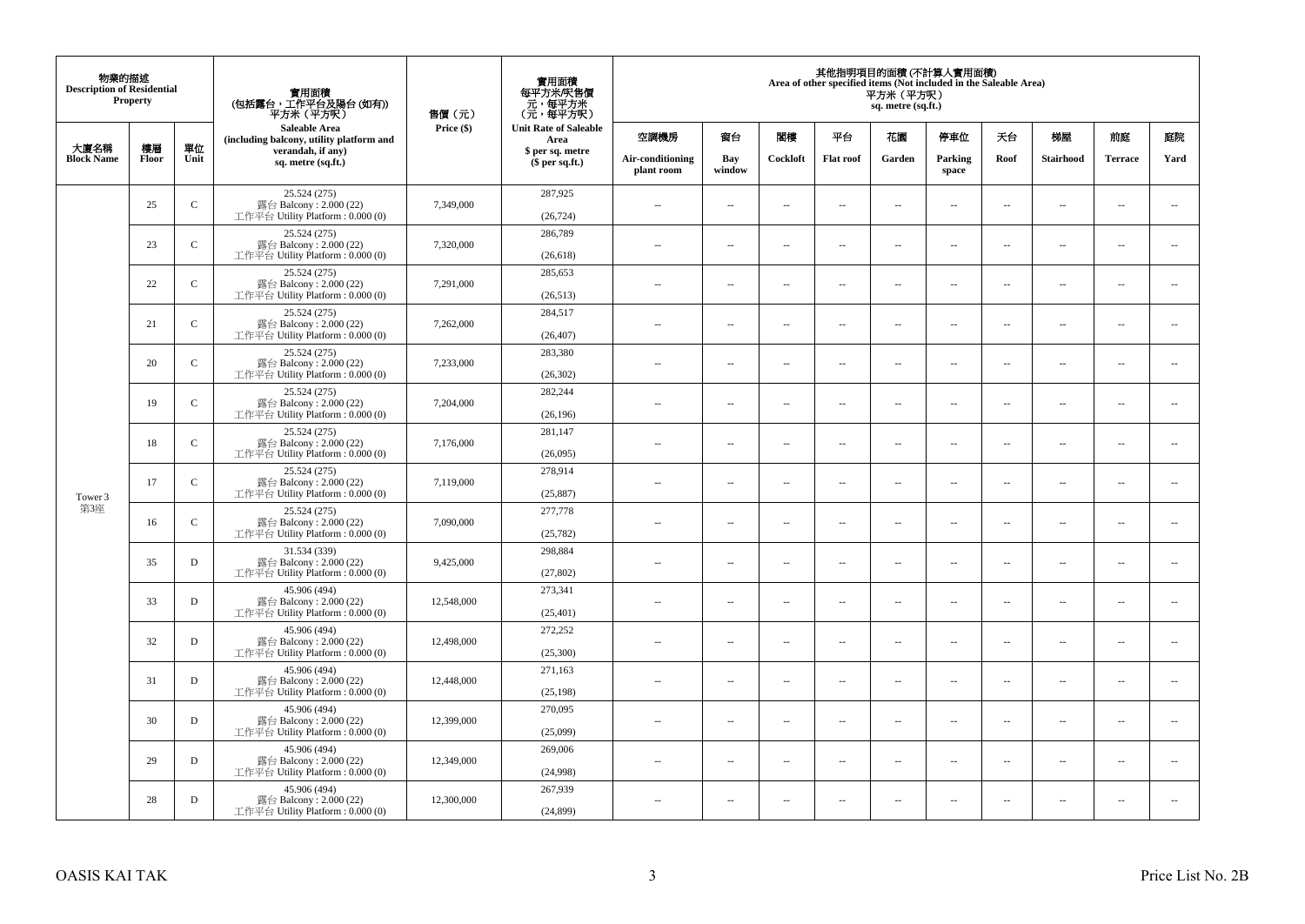| 物業的描述<br><b>Description of Residential</b> | <b>Property</b> |             | 實用面積<br>(包括露台,工作平台及陽台(如有))<br>平方米(平方呎)                                      | 售價(元)      | 實用面積<br>每平方米/呎售價<br>- 元, 每平方米<br>(元, 每平方呎) |                                |                          |                          |                          | 平方米 (平方呎)<br>sq. metre (sq.ft.) | 其他指明項目的面積 (不計算入實用面積)<br>Area of other specified items (Not included in the Saleable Area) |                          |                          |                          |                          |
|--------------------------------------------|-----------------|-------------|-----------------------------------------------------------------------------|------------|--------------------------------------------|--------------------------------|--------------------------|--------------------------|--------------------------|---------------------------------|-------------------------------------------------------------------------------------------|--------------------------|--------------------------|--------------------------|--------------------------|
| 大廈名稱                                       | 樓層              | 單位          | <b>Saleable Area</b><br>(including balcony, utility platform and            | Price (\$) | <b>Unit Rate of Saleable</b><br>Area       | 空調機房                           | 窗台                       | 閣樓                       | 平台                       | 花園                              | 停車位                                                                                       | 天台                       | 梯屋                       | 前庭                       | 庭院                       |
| <b>Block Name</b>                          | Floor           | Unit        | verandah, if any)<br>sq. metre (sq.ft.)                                     |            | \$ per sq. metre<br>\$per sq.ft.)          | Air-conditioning<br>plant room | Bay<br>window            | Cockloft                 | <b>Flat</b> roof         | Garden                          | Parking<br>space                                                                          | Roof                     | Stairhood                | <b>Terrace</b>           | Yard                     |
|                                            | 27              | $\mathbf D$ | 45.906 (494)<br>露台 Balcony: 2.000 (22)<br>工作平台 Utility Platform: 0.000 (0)  | 12,203,000 | 265,826<br>(24, 702)                       | $\ddot{\phantom{a}}$           | $\overline{\phantom{a}}$ | $\sim$                   | μ.                       | $\sim$                          | $\sim$                                                                                    | $\overline{\phantom{a}}$ | Ξ.                       | $\ddot{\phantom{a}}$     | $\overline{\phantom{a}}$ |
|                                            | 26              | $\mathbf D$ | 45.906 (494)<br>露台 Balcony: 2.000 (22)<br>工作平台 Utility Platform: 0.000 (0)  | 12,154,000 | 264,758<br>(24, 603)                       | $\sim$                         | $\overline{a}$           | $\sim$                   | $\sim$                   | $\sim$                          | $\sim$                                                                                    | $\sim$                   | $\sim$                   | $\sim$                   | $\mathbf{u}$             |
|                                            | 25              | $\mathbf D$ | 45.906 (494)<br>露台 Balcony: 2.000 (22)<br>工作平台 Utility Platform: 0.000 (0)  | 12,106,000 | 263,713<br>(24, 506)                       | $\overline{\phantom{a}}$       | $\overline{\phantom{a}}$ | $\overline{\phantom{a}}$ | --                       | $\overline{\phantom{a}}$        | $\overline{\phantom{a}}$                                                                  | $\overline{\phantom{a}}$ | $\overline{\phantom{a}}$ | $\overline{\phantom{a}}$ | $\overline{\phantom{a}}$ |
|                                            | 23              | $\mathbf D$ | 45.906 (494)<br>露台 Balcony: 2.000 (22)<br>工作平台 Utility Platform: 0.000 (0)  | 12,057,000 | 262,645<br>(24, 407)                       | $\sim$                         | $\overline{\phantom{a}}$ | $\sim$                   | $\sim$                   | $\overline{\phantom{a}}$        | $\sim$                                                                                    | $\sim$                   | $\sim$                   | $\overline{\phantom{a}}$ | $\sim$                   |
|                                            | 22              | D           | 45.906 (494)<br>露台 Balcony: 2.000 (22)<br>工作平台 Utility Platform: 0.000 (0)  | 12,009,000 | 261,600<br>(24,310)                        |                                | μ.                       | ÷.                       | μ.                       | $\sim$                          | $\sim$                                                                                    | $\sim$                   | Ξ.                       | $\ddot{\phantom{a}}$     | $\sim$                   |
|                                            | 35              | $\mathbf E$ | 33.448 (360)<br>露台 Balcony: 2.000 (22)<br>工作平台 Utility Platform: 0.000 (0)  | 9,639,000  | 288,179<br>(26, 775)                       | ×.                             | $\sim$                   | $\sim$                   | $\sim$                   | $\sim$                          | $\sim$                                                                                    | $\sim$                   | $\overline{a}$           | $\sim$                   | $\sim$                   |
|                                            | 33              | E           | 31.534 (339)<br>露台 Balcony: 2.000 (22)<br>工作平台 Utility Platform: 0.000 (0)  | 9,388,000  | 297,710<br>(27, 693)                       | $\sim$                         | $\overline{\phantom{a}}$ | $\sim$                   | $\overline{\phantom{a}}$ | $\overline{\phantom{a}}$        | $\overline{\phantom{a}}$                                                                  | $\overline{\phantom{a}}$ | $\overline{\phantom{a}}$ | $\overline{\phantom{a}}$ | $\overline{\phantom{a}}$ |
| Tower 3                                    | 30              | E           | 31.534 (339)<br>露台 Balcony: 2.000 (22)<br>工作平台 Utility Platform: 0.000 (0)  | 9,276,000  | 294.159<br>(27, 363)                       | $\sim$                         | $\overline{a}$           | $\sim$                   | $\sim$                   | $\overline{a}$                  | $\sim$                                                                                    | $\overline{\phantom{a}}$ | $\overline{\phantom{a}}$ | $\sim$                   | $\overline{\phantom{a}}$ |
| 第3座                                        | 29              | $\mathbf E$ | 31.534 (339)<br>露台 Balcony: 2.000 (22)<br>工作平台 Utility Platform: 0.000 (0)  | 9,239,000  | 292,985<br>(27, 254)                       | $\overline{\phantom{a}}$       | $\sim$                   | $\sim$                   | $\sim$                   | $\sim$                          | $\sim$                                                                                    | $\overline{\phantom{a}}$ | $\overline{a}$           | $\sim$                   | $\ddot{\phantom{a}}$     |
|                                            | 26              | $\mathbf E$ | 31.534 (339)<br>露台 Balcony: 2.000 (22)<br>工作平台 Utility Platform: 0.000 (0)  | 9,093,000  | 288,355<br>(26, 823)                       | $\sim$                         | $\sim$                   | $\sim$                   | $\sim$                   | $\sim$ $\sim$                   | $\overline{\phantom{a}}$                                                                  | $\sim$                   | $\sim$                   | $\overline{\phantom{a}}$ | $\overline{\phantom{a}}$ |
|                                            | 25              | E           | 31.534 (339)<br>露台 Balcony: 2.000 (22)<br>工作平台 Utility Platform : 0.000 (0) | 9,056,000  | 287,182<br>(26,714)                        |                                | $\overline{\phantom{a}}$ | $\sim$                   | μ.                       | $\sim$                          | $\sim$                                                                                    | $\overline{\phantom{a}}$ | Ξ.                       | $\ddot{\phantom{a}}$     | $\sim$                   |
|                                            | 21              | E           | 31.534 (339)<br>露台 Balcony: 2.000 (22)<br>工作平台 Utility Platform : 0.000 (0) | 8,949,000  | 283,789<br>(26, 398)                       | $\sim$                         | $\overline{a}$           | $\sim$                   | $\sim$                   | $\overline{a}$                  | $\sim$                                                                                    | $\overline{\phantom{a}}$ | $\overline{\phantom{a}}$ | $\sim$                   | $\sim$                   |
|                                            | 20              | $\mathbf E$ | 31.534 (339)<br>露台 Balcony: 2.000 (22)<br>工作平台 Utility Platform : 0.000 (0) | 8,913,000  | 282,647<br>(26,292)                        | 44                             | $\overline{\phantom{a}}$ | $\sim$                   | μ.                       | $\overline{\phantom{a}}$        | $\sim$                                                                                    | $\overline{\phantom{a}}$ | Ξ.                       | $\ddot{\phantom{a}}$     | $\sim$                   |
|                                            | 17              | E           | 31.534 (339)<br>露台 Balcony: 2.000 (22)<br>工作平台 Utility Platform : 0.000 (0) | 8,772,000  | 278,176<br>(25, 876)                       | $\sim$                         | $\sim$                   | $\sim$                   | $\sim$                   | $\sim$ $\sim$                   | $\sim$                                                                                    | $\sim$                   | $\sim$                   | $\sim$                   | $\sim$                   |
|                                            | 16              | E           | 31.534 (339)<br>露台 Balcony: 2.000 (22)<br>工作平台 Utility Platform: 0.000 (0)  | 8,737,000  | 277,066<br>(25,773)                        | $\sim$                         | $\overline{\phantom{a}}$ | $\sim$                   | μ.                       | $\overline{\phantom{a}}$        | $\sim$                                                                                    | $\overline{\phantom{a}}$ | $\overline{\phantom{a}}$ | $\sim$                   | $\sim$                   |
|                                            | 11              | E           | 31.534 (339)<br>露台 Balcony: 2.000 (22)<br>工作平台 Utility Platform: 0.000 (0)  | 8,633,000  | 273,768<br>(25, 466)                       | $\sim$                         | $\sim$                   | $\sim$                   | $\sim$                   | $\sim$ $\sim$                   | $\sim$                                                                                    | $\overline{\phantom{a}}$ | $\sim$                   | $\sim$                   | $\sim$                   |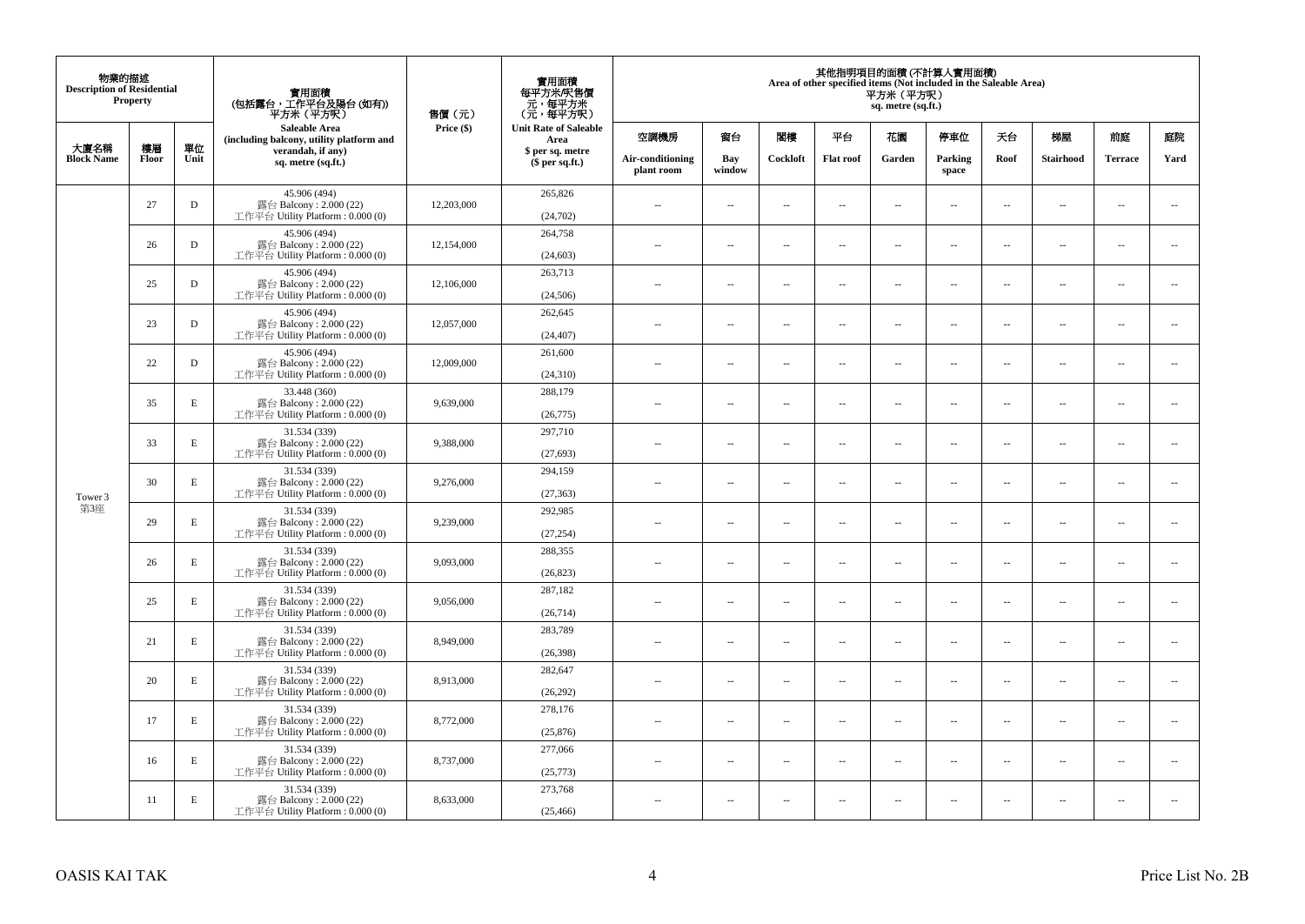| 物業的描述<br><b>Description of Residential</b> | <b>Property</b> |             | 實用面積<br>(包括露台,工作平台及陽台(如有))<br>平方米(平方呎)                                       | 售價(元)      | 實用面積<br>每平方米/呎售價<br>- 元, 每平方米<br>(元, 每平方呎) |                                |                          |                          |                  | 平方米(平方呎)<br>sq. metre (sq.ft.) | 其他指明項目的面積 (不計算入實用面積)<br>Area of other specified items (Not included in the Saleable Area) |                          |                          |                          |                          |
|--------------------------------------------|-----------------|-------------|------------------------------------------------------------------------------|------------|--------------------------------------------|--------------------------------|--------------------------|--------------------------|------------------|--------------------------------|-------------------------------------------------------------------------------------------|--------------------------|--------------------------|--------------------------|--------------------------|
| 大廈名稱                                       | 樓層              | 單位          | <b>Saleable Area</b><br>(including balcony, utility platform and             | Price (\$) | <b>Unit Rate of Saleable</b><br>Area       | 空調機房                           | 窗台                       | 閣樓                       | 平台               | 花園                             | 停車位                                                                                       | 天台                       | 梯屋                       | 前庭                       | 庭院                       |
| <b>Block Name</b>                          | Floor           | Unit        | verandah, if any)<br>sq. metre (sq.ft.)                                      |            | \$ per sq. metre<br>$$$ per sq.ft.)        | Air-conditioning<br>plant room | Bay<br>window            | Cockloft                 | <b>Flat</b> roof | Garden                         | Parking<br>space                                                                          | Roof                     | Stairhood                | <b>Terrace</b>           | Yard                     |
|                                            | 10              | $\mathbf E$ | 31.534 (339)<br>露台 Balcony: 2.000 (22)<br>工作平台 Utility Platform: 0.000 (0)   | 8,599,000  | 272,690<br>(25,366)                        | $\ddot{\phantom{a}}$           | $\overline{\phantom{a}}$ | $\sim$                   | μ.               | $\sim$                         | $\sim$                                                                                    | $\overline{\phantom{a}}$ | $\overline{\phantom{a}}$ | $\ddot{\phantom{a}}$     | $\overline{\phantom{a}}$ |
|                                            | 9               | E           | 31.534 (339)<br>露台 Balcony: 2.000 (22)<br>工作平台 Utility Platform: 0.000 (0)   | 8,564,000  | 271.580<br>(25, 263)                       | $\sim$                         | $\overline{\phantom{a}}$ | $\sim$                   | μ.               | $\overline{a}$                 | $\sim$                                                                                    | $\overline{\phantom{a}}$ | $\overline{\phantom{a}}$ | $\ddot{\phantom{a}}$     | $\overline{\phantom{a}}$ |
|                                            | 6               | $\mathbf E$ | 31.534 (339)<br>露台 Balcony: 2.000 (22)<br>工作平台 Utility Platform : $0.000(0)$ | 8,184,000  | 259,529<br>(24, 142)                       | $\sim$                         | $\overline{\phantom{a}}$ | $\sim$                   | μ.               | $\ldots$                       | $\overline{\phantom{a}}$                                                                  | $\overline{\phantom{a}}$ | $\overline{\phantom{a}}$ | $\ldots$                 | $\overline{\phantom{a}}$ |
|                                            | 5               | E           | 31.534 (339)<br>露台 Balcony: 2.000 (22)<br>工作平台 Utility Platform: 0.000 (0)   | 8,071,000  | 255,946<br>(23,808)                        | $\sim$                         | $\sim$                   | $\sim$                   | $\sim$           | $\sim$ $\sim$                  | $\sim$                                                                                    | $\overline{\phantom{a}}$ | $\sim$                   | $\sim$                   | $\overline{\phantom{a}}$ |
|                                            | 3               | $\mathbf E$ | 31.534 (339)<br>露台 Balcony: 2.000 (22)<br>工作平台 Utility Platform: 0.000 (0)   | 7,960,000  | 252,426<br>(23, 481)                       |                                | $\overline{\phantom{a}}$ | $\sim$                   | $\overline{a}$   | $\sim$                         | $\sim$                                                                                    | $\overline{\phantom{a}}$ | Ξ.                       | $\ddot{\phantom{a}}$     | $\sim$                   |
|                                            | 33              | $\mathbf F$ | 33.448 (360)<br>露台 Balcony: 2.000 (22)<br>工作平台 Utility Platform: 0.000 (0)   | 9,601,000  | 287,043<br>(26, 669)                       | $\sim$                         | $\overline{a}$           | $\sim$                   | $\sim$           | $\overline{a}$                 | $\sim$                                                                                    | $\sim$                   | $\sim$                   | $\overline{\phantom{a}}$ | $\sim$                   |
|                                            | 30              | $\mathbf F$ | 33.448 (360)<br>露台 Balcony: 2.000 (22)<br>工作平台 Utility Platform: 0.000 (0)   | 9,486,000  | 283,604<br>(26, 350)                       | $\sim$                         | ۰.                       | $\sim$                   | $\sim$           | $\overline{\phantom{a}}$       | $\sim$                                                                                    | $\overline{\phantom{a}}$ | $\overline{\phantom{a}}$ | $\sim$                   | $\overline{\phantom{a}}$ |
| Tower 3                                    | 29              | $\mathbf F$ | 33.448 (360)<br>露台 Balcony: 2.000 (22)<br>工作平台 Utility Platform: 0.000 (0)   | 9,448,000  | 282,468<br>(26, 244)                       | $\sim$                         | $\sim$                   | $\sim$                   | $\sim$           | $\sim$                         | $\sim$                                                                                    | $\overline{\phantom{a}}$ | $\sim$                   | $\sim$                   | $\sim$                   |
| 第3座                                        | 26              | $_{\rm F}$  | 33.448 (360)<br>露台 Balcony: 2.000 (22)<br>工作平台 Utility Platform: 0.000 (0)   | 9,299,000  | 278,014<br>(25, 831)                       | $\sim$                         | $\overline{\phantom{a}}$ | $\sim$                   | μ.               | $\sim$                         | $\sim$                                                                                    | $\overline{\phantom{a}}$ | $\sim$                   | $\ddot{\phantom{a}}$     | $\overline{\phantom{a}}$ |
|                                            | 25              | $\rm F$     | 33.448 (360)<br>露台 Balcony: 2.000 (22)<br>工作平台 Utility Platform: 0.000 (0)   | 9,262,000  | 276,907<br>(25, 728)                       | $\sim$                         | $\overline{\phantom{a}}$ | $\sim$                   | μ.               | $\overline{a}$                 | $\sim$                                                                                    | $\overline{\phantom{a}}$ | $\overline{\phantom{a}}$ | $\ddot{\phantom{a}}$     | $\overline{\phantom{a}}$ |
|                                            | 21              | $\mathbf F$ | 33.448 (360)<br>露台 Balcony: 2.000 (22)<br>工作平台 Utility Platform : $0.000(0)$ | 9,152,000  | 273,619<br>(25, 422)                       | $\overline{\phantom{a}}$       | $\ldots$                 | $\sim$                   | $\sim$           | $\overline{\phantom{a}}$       | $\overline{\phantom{a}}$                                                                  | $\overline{\phantom{a}}$ | $\overline{a}$           | $\ldots$                 | $\sim$                   |
|                                            | 20              | $\rm F$     | 33.448 (360)<br>露台 Balcony: 2.000 (22)<br>工作平台 Utility Platform: 0.000 (0)   | 9,115,000  | 272,513<br>(25,319)                        | ×.                             | $\sim$                   | $\sim$                   | $\sim$           | $\sim$ $\sim$                  | $\sim$                                                                                    | $\overline{\phantom{a}}$ | $\sim$                   | $\sim$                   | $\sim$                   |
|                                            | 17              | $\mathbf F$ | 33.448 (360)<br>露台 Balcony: 2.000 (22)<br>工作平台 Utility Platform: 0.000 (0)   | 8,971,000  | 268,207<br>(24,919)                        | $\overline{\phantom{a}}$       | $\overline{\phantom{a}}$ | $\sim$                   | $\overline{a}$   | $\overline{\phantom{a}}$       | $\sim$                                                                                    | $\overline{\phantom{a}}$ | $\overline{\phantom{a}}$ | $\ddot{\phantom{a}}$     | $\sim$                   |
|                                            | 16              | $\mathbf F$ | 33.448 (360)<br>露台 Balcony: 2.000 (22)<br>工作平台 Utility Platform : $0.000(0)$ | 8,935,000  | 267,131<br>(24, 819)                       | $\sim$                         | $\overline{\phantom{a}}$ | $\sim$                   | $\sim$           | $\overline{a}$                 | $\sim$                                                                                    | $\sim$                   | $\overline{\phantom{a}}$ | $\ddot{\phantom{a}}$     | $\sim$                   |
|                                            | 11              | $\mathbf F$ | 33.448 (360)<br>露台 Balcony: 2.000 (22)<br>工作平台 Utility Platform: 0.000 (0)   | 8,829,000  | 263,962<br>(24, 525)                       | $\sim$ $-$                     | $\overline{\phantom{a}}$ | $\sim$                   | μ.               | $\overline{\phantom{a}}$       | $\sim$                                                                                    | $\overline{\phantom{a}}$ | $\overline{\phantom{a}}$ | $\ddot{\phantom{a}}$     | $\sim$                   |
|                                            | 10              | $\rm F$     | 33.448 (360)<br>露台 Balcony: 2.000 (22)<br>工作平台 Utility Platform: 0.000 (0)   | 8,794,000  | 262,916<br>(24, 428)                       | 44                             | $\overline{\phantom{a}}$ | $\overline{\phantom{a}}$ | --               | $\overline{\phantom{a}}$       | $\overline{\phantom{a}}$                                                                  | $\overline{\phantom{a}}$ | $\overline{\phantom{a}}$ | $\ddotsc$                | $\sim$                   |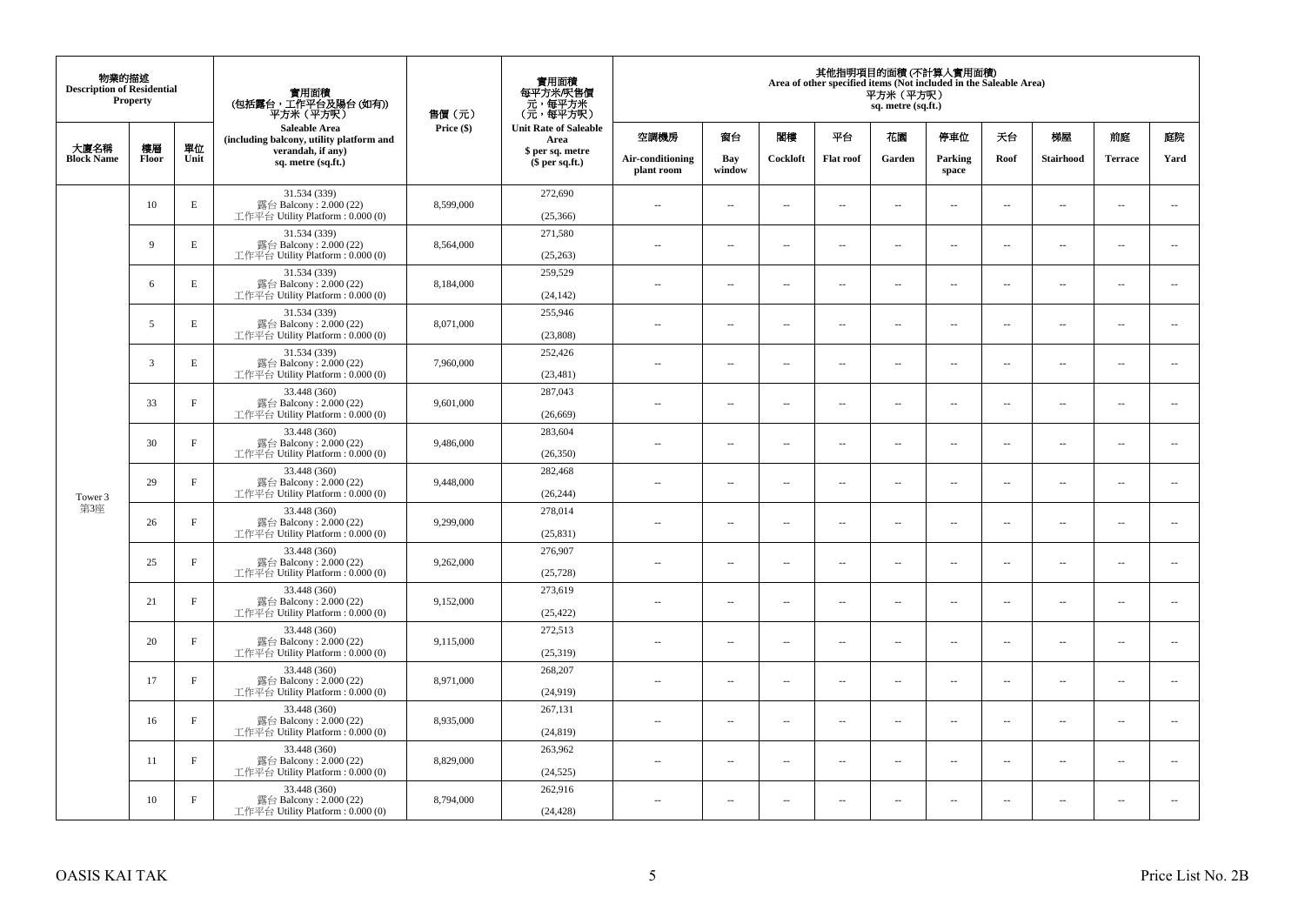| 物業的描述<br><b>Description of Residential</b> | <b>Property</b> |              | 實用面積<br>(包括露台,工作平台及陽台(如有))<br>平方米(平方呎)                                       | 售價(元)      | 實用面積<br>每平方米/呎售價<br>- 元, 每平方米<br>(元, 每平方呎) |                                     |                                |                          |                | 平方米(平方呎)<br>sq. metre (sq.ft.) | 其他指明項目的面積 (不計算入實用面積)<br>Area of other specified items (Not included in the Saleable Area) |                          |                          |                          |                          |      |
|--------------------------------------------|-----------------|--------------|------------------------------------------------------------------------------|------------|--------------------------------------------|-------------------------------------|--------------------------------|--------------------------|----------------|--------------------------------|-------------------------------------------------------------------------------------------|--------------------------|--------------------------|--------------------------|--------------------------|------|
|                                            |                 |              | <b>Saleable Area</b><br>(including balcony, utility platform and             | Price (\$) | <b>Unit Rate of Saleable</b><br>Area       | 空調機房                                | 窗台                             | 閣樓                       | 平台             | 花園                             | 停車位                                                                                       | 天台                       | 梯屋                       | 前庭                       | 庭院                       |      |
| 大廈名稱<br><b>Block Name</b>                  | 樓層<br>Floor     | 單位<br>Unit   | verandah, if any)<br>sq. metre (sq.ft.)                                      |            |                                            | \$ per sq. metre<br>$$$ per sq.ft.) | Air-conditioning<br>plant room | Bay<br>window            | Cockloft       | <b>Flat</b> roof               | Garden                                                                                    | Parking<br>space         | Roof                     | Stairhood                | <b>Terrace</b>           | Yard |
|                                            | 9               | $\mathbf F$  | 33.448 (360)<br>露台 Balcony: 2.000 (22)<br>工作平台 Utility Platform: 0.000 (0)   | 8,759,000  | 261,869<br>(24, 331)                       | $\ddot{\phantom{a}}$                | $\overline{\phantom{a}}$       | $\sim$                   | μ.             | $\sim$                         | $\sim$                                                                                    | $\overline{\phantom{a}}$ | $\overline{\phantom{a}}$ | $\overline{\phantom{a}}$ | $\overline{\phantom{a}}$ |      |
| Tower 3                                    | 6               | $\rm F$      | 33.448 (360)<br>露台 Balcony: 2.000 (22)<br>工作平台 Utility Platform: 0.000 (0)   | 8,370,000  | 250.239<br>(23,250)                        | $\sim$                              | $\overline{\phantom{a}}$       | $\sim$                   | μ.             | $\overline{a}$                 | $\sim$                                                                                    | $\overline{\phantom{a}}$ | $\overline{\phantom{a}}$ | $\ddot{\phantom{a}}$     | $\overline{\phantom{a}}$ |      |
| 第3座                                        | 5               | $\mathbf F$  | 33.448 (360)<br>露台 Balcony: 2.000 (22)<br>工作平台 Utility Platform : $0.000(0)$ | 8,254,000  | 246,771<br>(22,928)                        | $\sim$                              | $\overline{\phantom{a}}$       | $\sim$                   | μ.             | $\ldots$                       | $\overline{\phantom{a}}$                                                                  | $\overline{\phantom{a}}$ | $\overline{\phantom{a}}$ | $\ldots$                 | $\overline{\phantom{a}}$ |      |
|                                            | 3               | $\rm F$      | 33.448 (360)<br>露台 Balcony: 2.000 (22)<br>工作平台 Utility Platform: 0.000 (0)   | 8,140,000  | 243,363<br>(22,611)                        | $\sim$                              | $\sim$                         | $\sim$                   | $\sim$         | $\sim$ $\sim$                  | $\sim$                                                                                    | $\overline{\phantom{a}}$ | $\sim$                   | $\sim$                   | $\overline{\phantom{a}}$ |      |
|                                            | 28              | $\, {\bf B}$ | 49.646 (534)<br>露台 Balcony: 2.000 (22)<br>工作平台 Utility Platform: 0.000 (0)   | 15,417,000 | 310,539<br>(28, 871)                       |                                     | $\overline{\phantom{a}}$       | $\sim$                   | $\overline{a}$ | $\sim$                         | $\sim$                                                                                    | $\overline{\phantom{a}}$ | Ξ.                       | $\ddot{\phantom{a}}$     | $\sim$                   |      |
|                                            | 27              | $\, {\bf B}$ | 49.646 (534)<br>露台 Balcony: 2.000 (22)<br>工作平台 Utility Platform: 0.000 (0)   | 15,294,000 | 308,061<br>(28, 640)                       | $\sim$                              | $\overline{a}$                 | $\sim$                   | $\sim$         | $\overline{a}$                 | $\sim$                                                                                    | $\sim$                   | $\overline{a}$           | $\overline{\phantom{a}}$ | $\sim$                   |      |
|                                            | 23              | B            | 49.646 (534)<br>露台 Balcony: 2.000 (22)<br>工作平台 Utility Platform: 0.000 (0)   | 15.112.000 | 304,395<br>(28,300)                        | $\sim$                              | ۰.                             | $\sim$                   | $\sim$         | $\overline{\phantom{a}}$       | $\sim$                                                                                    | $\overline{\phantom{a}}$ | $\overline{\phantom{a}}$ | $\sim$                   | $\overline{\phantom{a}}$ |      |
|                                            | 22              | $\, {\bf B}$ | 49.646 (534)<br>露台 Balcony: 2.000 (22)<br>工作平台 Utility Platform: 0.000 (0)   | 15,052,000 | 303,187<br>(28, 187)                       | $\sim$                              | $\sim$                         | $\sim$                   | $\sim$         | $\sim$                         | $\sim$                                                                                    | $\overline{\phantom{a}}$ | $\sim$                   | $\sim$                   | $\sim$                   |      |
|                                            | 19              | $\, {\bf B}$ | 49.646 (534)<br>露台 Balcony: $2.000(22)$<br>工作平台 Utility Platform: 0.000 (0)  | 14,873,000 | 299,581<br>(27, 852)                       | $\sim$                              | $\overline{\phantom{a}}$       | $\sim$                   | μ.             | $\sim$                         | $\sim$                                                                                    | $\overline{\phantom{a}}$ | $\sim$                   | $\ddot{\phantom{a}}$     | $\ddot{\phantom{a}}$     |      |
| Tower 5                                    | 18              | $\, {\bf B}$ | 49.646 (534)<br>露台 Balcony: 2.000 (22)<br>工作平台 Utility Platform: 0.000 (0)   | 14,814,000 | 298,393<br>(27, 742)                       | $\sim$                              | $\overline{\phantom{a}}$       | $\sim$                   | μ.             | $\overline{a}$                 | $\sim$                                                                                    | $\overline{\phantom{a}}$ | $\overline{\phantom{a}}$ | $\ddot{\phantom{a}}$     | $\overline{\phantom{a}}$ |      |
| 第5座                                        | 15              | $\mathbf B$  | 49.646 (534)<br>露台 Balcony: 2.000 (22)<br>工作平台 Utility Platform : $0.000(0)$ | 14,579,000 | 293,659<br>(27, 301)                       | $\overline{\phantom{a}}$            | $\ldots$                       | $\sim$                   | $\sim$         | $\overline{a}$                 | $\overline{\phantom{a}}$                                                                  | $\overline{\phantom{a}}$ | $\overline{a}$           | $\ldots$                 | $\overline{\phantom{a}}$ |      |
|                                            | 12              | $\, {\bf B}$ | 49.646 (534)<br>露台 Balcony: 2.000 (22)<br>工作平台 Utility Platform: 0.000 (0)   | 14,521,000 | 292,491<br>(27, 193)                       | ×.                                  | $\sim$                         | $\sim$                   | $\sim$         | $\sim$ $\sim$                  | $\sim$                                                                                    | $\overline{\phantom{a}}$ | $\sim$                   | $\sim$                   | $\sim$                   |      |
|                                            | 11              | B            | 49.646 (534)<br>露台 Balcony: 2.000 (22)<br>工作平台 Utility Platform : 0.000 (0)  | 14,463,000 | 291,323<br>(27,084)                        | $\overline{\phantom{a}}$            | $\overline{\phantom{a}}$       | $\sim$                   | $\overline{a}$ | $\overline{\phantom{a}}$       | $\sim$                                                                                    | $\overline{\phantom{a}}$ | $\overline{\phantom{a}}$ | $\ddot{\phantom{a}}$     | $\sim$                   |      |
|                                            | 10              | $\, {\bf B}$ | 49.646 (534)<br>露台 Balcony: 2.000 (22)<br>工作平台 Utility Platform: 0.000 (0)   | 14,406,000 | 290,174<br>(26,978)                        | $\sim$                              | $\overline{\phantom{a}}$       | $\sim$                   | $\sim$         | $\overline{a}$                 | $\sim$                                                                                    | $\sim$                   | $\overline{\phantom{a}}$ | $\ddot{\phantom{a}}$     | $\sim$                   |      |
|                                            | 9               | B            | 49.646 (534)<br>露台 Balcony: 2.000 (22)<br>工作平台 Utility Platform: 0.000 (0)   | 14,348,000 | 289,006<br>(26, 869)                       | $\sim$ $-$                          | $\overline{\phantom{a}}$       | $\sim$                   | μ.             | $\overline{\phantom{a}}$       | $\sim$                                                                                    | $\overline{\phantom{a}}$ | $\overline{\phantom{a}}$ | $\ddot{\phantom{a}}$     | $\overline{\phantom{a}}$ |      |
|                                            | 8               | $\, {\bf B}$ | 49.646 (534)<br>露台 Balcony: 2.000 (22)<br>工作平台 Utility Platform: 0.000 (0)   | 14,291,000 | 287,858<br>(26, 762)                       | 44                                  | $\overline{\phantom{a}}$       | $\overline{\phantom{a}}$ | --             | $\overline{\phantom{a}}$       | $\overline{\phantom{a}}$                                                                  | $\overline{\phantom{a}}$ | $\overline{\phantom{a}}$ | $\ddotsc$                | $\sim$                   |      |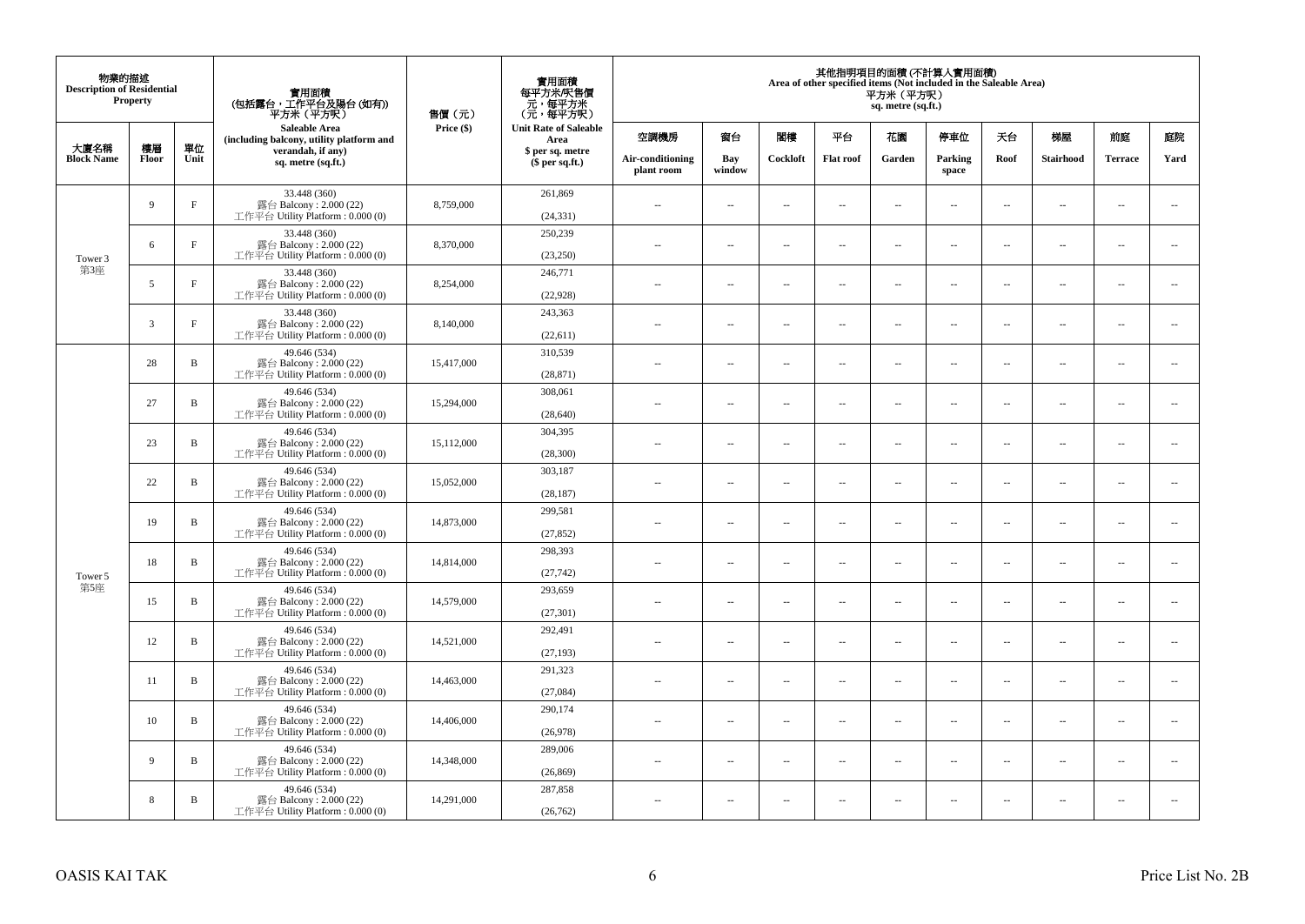| 物業的描述<br><b>Description of Residential</b> | Property      |             | 實用面積<br>(包括露台,工作平台及陽台(如有))<br>平方米(平方呎)                                     | 售價(元)      | 實用面積<br>每平方米/呎售價<br>- 元, 每平方米<br>(元, 每平方呎) |                                |                          |                          |                          | 其他指明項目的面積 (不計算入實用面積)<br>Area of other specified items (Not included in the Saleable Area)<br>平方米 (平方呎)<br>sq. metre (sq.ft.) |                          |                          |                          |                |                          |
|--------------------------------------------|---------------|-------------|----------------------------------------------------------------------------|------------|--------------------------------------------|--------------------------------|--------------------------|--------------------------|--------------------------|------------------------------------------------------------------------------------------------------------------------------|--------------------------|--------------------------|--------------------------|----------------|--------------------------|
| 大廈名稱                                       | 樓層            | 單位          | Saleable Area<br>(including balcony, utility platform and                  | Price (\$) | <b>Unit Rate of Saleable</b><br>Area       | 空調機房                           | 窗台                       | 閣樓                       | 平台                       | 花園                                                                                                                           | 停車位                      | 天台                       | 梯屋                       | 前庭             | 庭院                       |
| <b>Block Name</b>                          | Floor         | Unit        | verandah, if any)<br>sq. metre (sq.ft.)                                    |            | \$ per sq. metre<br>\$per sq.ft.)          | Air-conditioning<br>plant room | Bay<br>window            | Cockloft                 | <b>Flat</b> roof         | Garden                                                                                                                       | Parking<br>space         | Roof                     | <b>Stairhood</b>         | <b>Terrace</b> | Yard                     |
|                                            |               |             | 49.646 (534)                                                               |            | 285,582                                    |                                |                          |                          |                          |                                                                                                                              |                          |                          |                          |                |                          |
|                                            | $\mathcal{I}$ | B           | 露台 Balcony: 2.000 (22)<br>工作平台 Utility Platform: 0.000 (0)                 | 14,178,000 | (26.551)                                   | $\sim$ $\sim$                  | $\sim$                   | $\sim$                   | $\sim$                   | $\sim$                                                                                                                       | $\sim$                   | $\sim$                   | $\sim$                   | $\sim$         | $\sim$                   |
|                                            |               |             | 49.646 (534)                                                               |            | 284,434                                    |                                |                          |                          |                          | $\sim$                                                                                                                       | $\sim$                   |                          |                          |                |                          |
|                                            | -6            | B           | 露台 Balcony: 2.000 (22)<br>工作平台 Utility Platform: 0.000 (0)                 | 14,121,000 | (26, 444)                                  | $\sim$ $\sim$                  | $\sim$                   | $\sim$ $-$               | $\sim$                   |                                                                                                                              |                          | $\sim$                   | $\sim$                   | $\sim$         | $\sim$                   |
|                                            |               |             | 49.646 (534)                                                               |            | 282,601                                    |                                |                          |                          |                          |                                                                                                                              |                          |                          |                          |                |                          |
|                                            | 5             | $\mathbf B$ | 露台 Balcony: 2.000 (22)<br>工作平台 Utility Platform: 0.000 (0)                 | 14,030,000 | (26, 273)                                  | $\sim$ $-$                     | $\sim$                   | $\overline{a}$           | $\overline{\phantom{a}}$ | $\sim$ $\sim$                                                                                                                | $\sim$                   | $\overline{\phantom{a}}$ | $\overline{\phantom{a}}$ | --             | $\sim$                   |
| Tower 5                                    |               |             | 49.646 (534)                                                               |            | 278,693                                    |                                |                          |                          |                          |                                                                                                                              |                          |                          |                          |                |                          |
|                                            | 3             | B           | 露台 Balcony: 2.000 (22)<br>工作平台 Utility Platform: 0.000 (0)                 | 13,836,000 | (25,910)                                   | $\sim$ $-$                     | $\sim$                   | $\overline{\phantom{a}}$ | $\overline{\phantom{a}}$ | $\sim$                                                                                                                       | $\sim$                   | $\sim$                   | $\overline{\phantom{a}}$ | $\sim$         | $\sim$                   |
| 第5座                                        | 26            |             | 33.862 (364)<br>露台 Balcony: 2.000 (22)<br>工作平台 Utility Platform: 0.000 (0) | 9,249,000  | 273,138                                    | $\sim$                         |                          |                          |                          |                                                                                                                              |                          |                          |                          |                |                          |
|                                            |               | D           |                                                                            |            | (25, 409)                                  |                                | $\sim$                   | $\sim$                   | $\overline{\phantom{a}}$ | $\sim$                                                                                                                       | $\sim$                   | $\overline{\phantom{a}}$ | $\overline{\phantom{a}}$ | $\sim$         | $\overline{\phantom{a}}$ |
|                                            | 25            | D           | 33.862 (364)<br>露台 Balcony: 2.000 (22)                                     | 9,212,000  | 272,045                                    |                                |                          | $\sim$                   |                          | $\sim$                                                                                                                       | $\sim$                   | $\sim$                   |                          |                | $\overline{\phantom{a}}$ |
|                                            |               |             | 工作平台 Utility Platform: 0.000 (0)                                           |            | (25,308)                                   | $\sim$ $-$                     | $\overline{\phantom{a}}$ |                          | $\overline{\phantom{a}}$ |                                                                                                                              |                          |                          | $\overline{\phantom{a}}$ | $\sim$         |                          |
|                                            | 23            | D           | 33.862 (364)<br>露台 Balcony: 2.000 (22)                                     | 9,175,000  | 270,953                                    | $-$                            | $\sim$                   | $\sim$                   | $\sim$                   | $\overline{\phantom{a}}$                                                                                                     | <b>A</b>                 | $\sim$                   | $\overline{\phantom{a}}$ | --             | $\sim$                   |
|                                            |               |             | 工作平台 Utility Platform: 0.000 (0)                                           |            | (25,206)                                   |                                |                          |                          |                          |                                                                                                                              |                          |                          |                          |                |                          |
|                                            | 22            | D           | 33.862 (364)<br>露台 Balcony: 2.000 (22)                                     | 9,139,000  | 269,890                                    | $\sim$ $\sim$                  | $\overline{\phantom{a}}$ | $\sim$ $-$               | $\sim$                   | $\sim$                                                                                                                       | $\sim$                   | $\sim$                   | $\overline{\phantom{a}}$ | $\sim$         | $\sim$                   |
|                                            |               |             | 工作平台 Utility Platform: 0.000 (0)                                           |            | (25, 107)                                  |                                |                          |                          |                          |                                                                                                                              |                          |                          |                          |                |                          |
| Mansion D<br>低座D座                          | $G/F-1/F$     | A#          | 105.568(1,136)                                                             | 38,469,000 | 364,400                                    |                                |                          |                          | 4.853                    | 19.656                                                                                                                       | $\overline{\phantom{a}}$ | $\overline{\phantom{a}}$ | $\overline{\phantom{a}}$ | $\sim$         | $\sim$                   |
|                                            |               |             | 露台 Balcony: $0.000(0)$<br>工作平台 Utility Platform: 0.000 (0)                 |            | (33, 864)                                  | $\sim$                         | $\overline{\phantom{a}}$ | $\sim$                   | (52)                     | (212)                                                                                                                        |                          |                          |                          |                |                          |
|                                            | $G/F-1/F$     |             | 84.560 (910)<br>露台 Balcony: 2.822 (30)                                     |            | 359,993                                    | $\sim$ $-$                     | $\sim$                   | $\sim$ $\sim$            | $\sim$                   | 16.618                                                                                                                       | --                       | $\sim$                   | $ -$                     | $\sim$         | $\sim$                   |
|                                            |               | B#          | 工作平台 Utility Platform: 0.000 (0)                                           | 30,441,000 | (33, 452)                                  |                                |                          |                          |                          | (179)                                                                                                                        |                          |                          |                          |                |                          |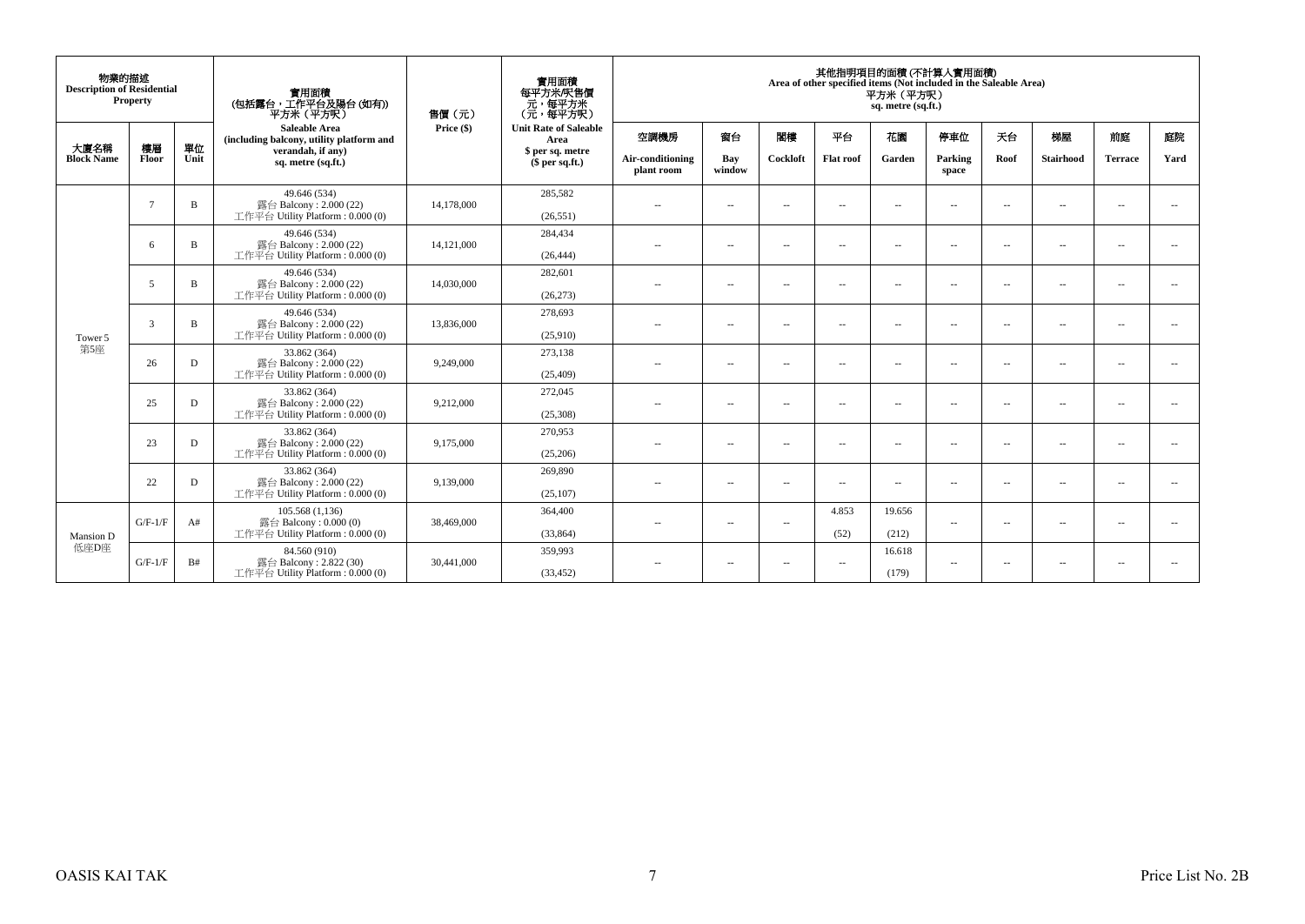# 第三部份:其他資料 **Part 3: Other Information**

- (1) 準買家應參閱發展項目的售樓說明書,以了解該項目的資料。 Prospective purchasers are advised to refer to the sales brochure for the development for information on the development.
- (2) 根據《一手住宅物業銷售條例》第52(1)條及第53(2)及(3)條, According to sections 52(1) and 53(2) and (3) of the Residential Properties (First-hand Sales) Ordinance, –

# 第52(1)條 / Section 52(1)

在某人就指明住宅物業與擁有人訂立臨時買賣合約時,該人須向擁有人支付售價的5%的臨時訂金。

A preliminary deposit of 5% of the purchase price is payable by a person to the owner on entering into a preliminary agreement for sale and purchase in respect of the specified residential property with the owner.

# 第53(2)條 / Section 53(2)

如某人於某日期訂立臨時買賣合約,並於該日期後的5個工作日內,就有關住宅物業簽立買賣合約,則擁有人必須在該日期後的 8 個工作日内,簽立該買賣合約。 If a person executes an agreement for sale and purchase in respect of the residential property within 5 working days after the date on which the person enters into the preliminary agreement for sale and purchase, the owner days after that date.

#### 第53(3)條 / Section 53(3)

如某人於某日期訂立臨時冒賣合約時,但沒有於該日期後的5 個工作日內,就有關住宅物業簽立買賣合約,則 – (i) 該臨時合約即告終止;(ii) 有關的臨時訂金即予沒收;及 (iii) 擁有人不得就該人沒有簽立買賣合約而針對該人提出進一步申索。 If a person does not execute an agreement for sale and purchase in respect of the residential property within 5 working days after the date on which the person enters into the preliminary agreement for sale and purchase- (i) the preliminary agreement is terminated;(ii) the preliminary deposit is forfeited; and (iii) the owner does not have any further claim against the person for the failure.

(3) 實用面積及屬該住宅物業其他指明項目的面積是按《一手住宅物業銷售條例》第8條及附表二第2部的計算得出的。 The saleable area and area of other specified items of the residential property are calculated in accordance with section 8 and Part 2 of Schedule 2 to the Residential Properties (First-hand Sales) Ordinance.

(4)(i) 註:在第(4)段中,『售價』指本價單第二部份中所列之住宅物業的售價,而『成交金額』指臨時買賣合約中訂明的住宅物業的實際金額。因應不同支付條款及/或折扣按售價計算得出之價目,皆以進位到最接近的千位數作為成交金額 Note: In paragraph (4), "Price" means the price of the residential property set out in Part 2 of this price list, and "transaction price" means the actual price of the residential property set out in Part 2 of this price l terms of payment and/or applicable discounts on the Price will be rounded up to the nearest thousand to determine the transaction price.

買方於簽署臨時買賣合約時須繳付相等於成交金額 5%之金額作為臨時訂金,其中港幣\$100,000 之部分臨時訂金必須以銀行本票支付,臨時訂金的餘額可以支票支付,本票及支票抬頭請寫「貝克.麥堅時律師事務所」。 Upon signing of the Preliminary Agreement for Sale and Purchase, the Purchaser shall pay the Preliminary Deposit which is equivalent to 5% of the transaction price. HK\$100,000 being part of the Preliminary Deposit must be Deposit may be paid by cheque(s). The cashier order(s) and cheque(s) should be made payable to "BAKER & MCKENZIE".

# 支付條款 **Terms of Payment**

# **(A) 120** 天現金優惠付款計劃 **120-day Cash Payment Plan (**照售價減**6%) (6% discount from the Price)**

- (1) 買方須於簽署臨時買賣合約(「臨時合約」)時繳付相等於成交金額5%作為臨時訂金。買方須於簽署臨時合約後5個工作日內簽署正式買賣合約(「正式合約」)。 The Purchaser(s) shall pay the preliminary deposit equivalent to 5% of the transaction price upon signing of the preliminary Agreement for Sale and Purchase ("PASP"). The formal Agreement for Sale & Purchase ("ASP") shall after signing of the PASP.
- (2) 成交金額 95%即成交金額之餘款於買方簽署臨時合約後 120 天內由買方繳付或於完成交易時付清,以較早者為準。 95% of the transaction price being balance of the transaction price shall be paid by the Purchaser(s) within 120 days after signing of the PASP or upon completion, whichever is the earlier.
- **(A1) 120** 天二按貸款付款計劃 **120-day Second Mortgage Loan Payment Plan (**照售價減**5%) (5% discount from the Price) (**只適用於購買本價單內公布的兩房**(**或以上**)**的指明住宅物業的買方 **Only applicable to a purchaser who purchases any 2-bedroom (or above) specified residential property(ies) listed in this price list.)**
- (1) 買方須於簽署臨時買賣合約(「臨時合約」)時繳付相等於成交金額5%作為臨時訂金。買方須於簽署臨時合約後5個工作日內簽署正式買賣合約(「正式合約」)。 The Purchaser(s) shall pay the preliminary deposit equivalent to 5% of the transaction price upon signing of the preliminary Agreement for Sale and Purchase ("PASP"). The formal Agreement for Sale & Purchase ("ASP") shall after signing of the PASP.
- (2) 成交金額 95%即成交金額之餘款於買方簽署臨時合約後 120 天內由買方繳付或於完成交易時付清,以較早者為準。 95% of the transaction price being balance of the transaction price shall be paid by the Purchaser(s) within 120 days after signing of the PASP or upon completion, whichever is the earlier.

# **(B)** 靈活建築期付款計劃 **Flexible Stage Payment Plan (**照售價減**2%) (2% discount from the Price)**

- (1) 買方須於簽署臨時買賣合約(「臨時合約」)時繳付相等於成交金額5%作為臨時訂金。買方須於簽署臨時合約後5個工作日內簽署正式買賣合約(「正式合約」)。 The Purchaser(s) shall pay the preliminary deposit equivalent to 5% of the transaction price upon signing of the preliminary Agreement for Sale and Purchase ("PASP"). The formal Agreement for Sale & Purchase ("ASP") shall after signing of the PASP.
- (2) 買方簽署臨時合約後 120 天內再付成交金額 1%。
- 1% of the transaction price shall be paid by the Purchaser(s) within 120 days after signing of the PASP.
- (3) 買方簽署臨時合約後 150 天內再付成交金額 1%。
- 1% of the transaction price shall be paid by the Purchaser(s) within 150 days after signing of the PASP.
- (4) 買方簽署臨時合約後 180 天內再付成交金額 1%。 1% of the transaction price shall be paid by the Purchaser(s) within 180 days after signing of the PASP.
- (5) 買方簽署臨時合約後 210 天內再付成交金額 1%。 1% of the transaction price shall be paid by the Purchaser(s) within 210 days after signing of the PASP.
- (6) 買方簽署臨時合約後 240 天內再付成交金額 1%。 1% of the transaction price shall be paid by the Purchaser(s) within 240 days after signing of the PASP.
- (7) 成交金額 90%即成交金額之餘款於賣方向買方發出書面通知書可將有關物業之業權有效地轉讓予買方的日期起 14 天內付清。  $\frac{90\%}{20\%}$  of the transaction price being balance of the transaction price shall be paid by the Purchaser(s) within 14 days of the date of written notification to the Purchaser(s) that the Vendor is in a position val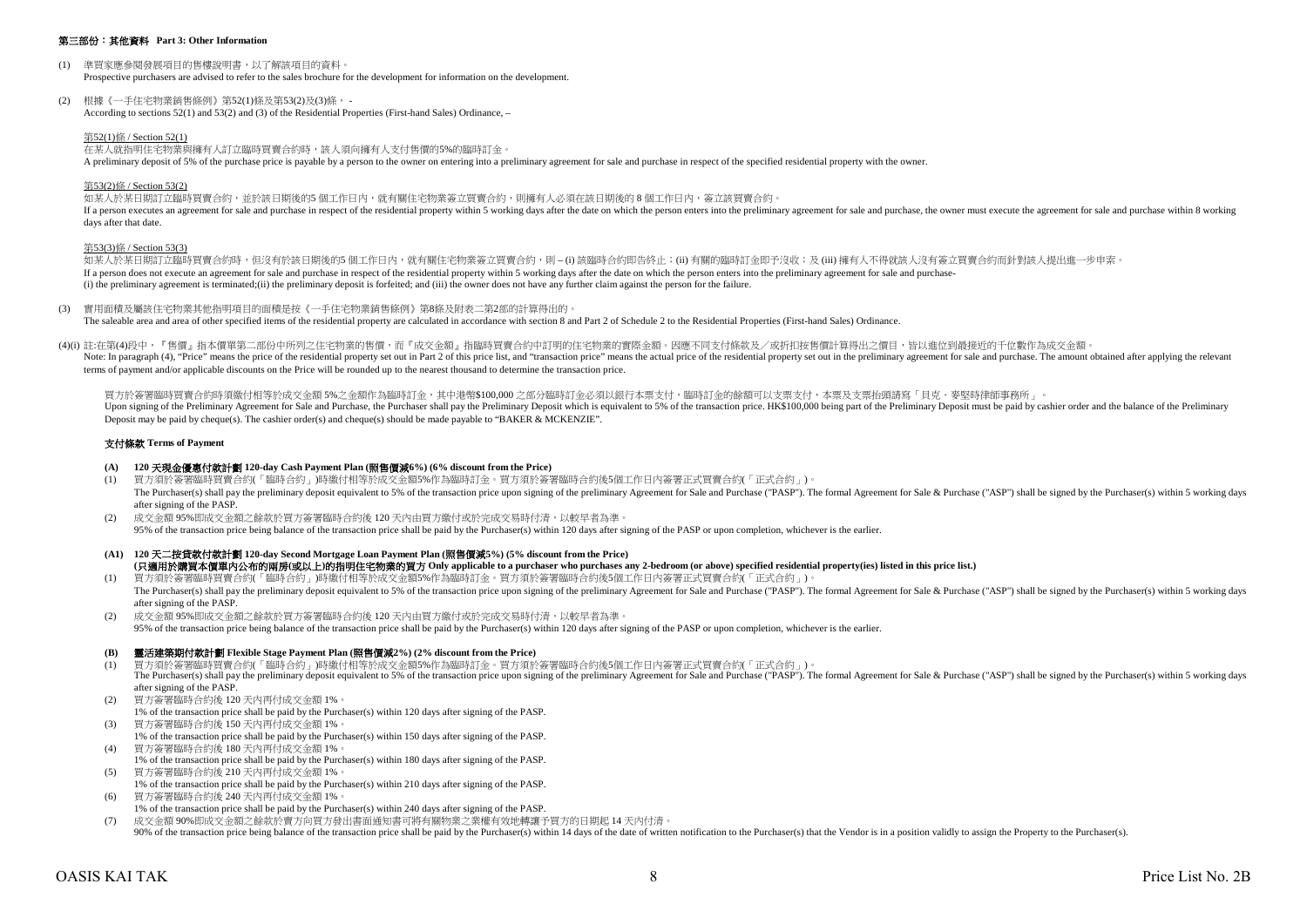# **(B1)** 靈活建築期二按貸款付款計劃 **Flexible Stage Second Mortgage Loan Payment Plan (**照售價減**1%) (1% discount from the Price) (**只適用於購買本價單內公布的兩房**(**或以上**)**的指明住宅物業的買方 **Only applicable to a purchaser who purchases any 2-bedroom (or above) specified residential property(ies) listed in this price list.)**

(1) 買方須於簽署臨時買賣合約(「臨時合約」)時繳付相等於成交金額5%作為臨時訂金。買方須於簽署臨時合約後5個工作日內簽署正式買賣合約(「正式合約」)。

- The Purchaser(s) shall pay the preliminary deposit equivalent to 5% of the transaction price upon signing of the preliminary Agreement for Sale and Purchase ("PASP"). The formal Agreement for Sale & Purchase ("ASP") shall after signing of the PASP.
- (2) 買方簽署臨時合約後 120 天內再付成交金額 1%。 1% of the transaction price shall be paid by the Purchaser(s) within 120 days after signing of the PASP.
- (3) 買方簽署臨時合約後 150 天內再付成交金額 1%。
- 1% of the transaction price shall be paid by the Purchaser(s) within 150 days after signing of the PASP. (4) 買方簽署臨時合約後 180 天內再付成交金額 1%。
- 1% of the transaction price shall be paid by the Purchaser(s) within 180 days after signing of the PASP. (5) 買方簽署臨時合約後 210 天內再付成交金額 1%。
- 1% of the transaction price shall be paid by the Purchaser(s) within 210 days after signing of the PASP.
- (6) 買方簽署臨時合約後 240 天內再付成交金額 1%。 1% of the transaction price shall be paid by the Purchaser(s) within 240 days after signing of the PASP.
- (7) 成交金額 90%即成交金額之餘款於賣方向買方發出書面通知書可將有關物業之業權有效地轉讓予買方的日期起 14 天內付清。

90% of the transaction price being balance of the transaction price shall be paid by the Purchaser(s) within 14 days of the date of written notification to the Purchaser(s) hat the Vendor is in a position validly to assign

# **(ii)** 售價獲得折扣的基礎 **The basis on which any discount on the Price is made available**

(a) 見 4(i)。 See 4(i).

# (b) 「**Club Wheelock**」會員優惠 **Privilege for** 「**Club Wheelock**」**member**

在簽署臨時買賣合約當日,買方如屬「Club Wheelock」會員,可獲1%售價折扣優惠。最少一位個人買方/如買方是以個人名義)或最少一位買方之董事(如買方是以公司名義)須為「Club Wheelock」會員,方可享此折扣優惠。 A 1% discount from the Price would be offered to the Purchaser who is a Club Wheelock member on the date of signing of the preliminary agreement for sale and purchase. At least one individual Purchaser (if the Purchaser is Purchaser (if the Purchaser is a corporation) should be a Club Wheelock member on the date of signing the preliminary agreement for sale and purchase in order to enjoy the discount offer.

# (c) 印花稅優惠 **Stamp Duty Discount**

買方購買本價單中所列之住宅物業可獲10.5%售價折扣優惠。 A 10.5% discount from the Price would be offered to the Purchaser of a residential property listed in this price list.

#### (d) 會德豐有限公司員工置業優惠 **Wheelock and Company Limited Home Purchasing Discount**

如買方 (或構成買方之任何人士) 屬任何「會德豐合資格人士」, 並且沒有委任地產代理就購入住宅物業代其行事,可獲 2.75% 售價折扣優惠

If the Purchaser (or any person comprising the Purchaser) is a "Oualified Person of Wheelock Group", provided that the Purchaser did not appoint any estate agent to act for him in the purchase of the residential property(i

「會德豐合資格人士」指任何下列公司或其在香港註冊成立之附屬公司之任何董事、員工及其近親(任何個人的配偶、父母、祖父、相母、外祖父、外祖母、子女、孫、孫女、外孫、外孫女或兄弟姊妹為該個人之「近親」,惟須提供令賣方滿意的有關證明 文件以茲證明有關關係,且賣方對是否存在近親關係保留最終決定權):

"Oualified Person of Wheelock Group" means any director or employee (and his/her close family member (a spouse, parent, grant parent, child, grand child or sibling of a person is a "close family member" of that person Prov satisfaction of the Vendor must be provided to prove the relationship concerned and that the Vendor reserves the final right to decide whether or not such relationship exists)) of any of the following companies or any of i

- 1. 會德豐有限公司 Wheelock and Company Limited 或 or;
- 2. 會德豐地產有限公司 Wheelock Properties Limited 或 or;
- 3. 會德豐地產(香港)有限公司 Wheelock Properties (HK) Limited 或 or;
- 4. 九龍倉集團有限公司 The Wharf (Holdings) Limited 或 or;
- 5. 夏利文物業管理有限公司 Harriman Property Management Limited 或 or;
- 6. 海港企業有限公司 Harbour Centre Development Limited 或 or;
- 7. 現代貨箱碼頭有限公司 Modern Terminals Limited.

買方在簽署有關的臨時買賣合約前須即場提供令賣方滿意的證據証明其為會德豐合集團合資格人士,賣方就相關買方是否會德豐合集團合資格人士有最終決定權,而賣方之決定為最終及對買方具有約束力。 The Purchaser shall before signing of the relevant preliminary agreement for sale and purchase on the spot provide evidence for proof of being a Qualified Person of Wheelock Group to the satisfaction of the Vendor and in t and the Vendor's decision shall be final and binding on the Purchaser.

# (iii) 可就購買該發展項目中的指明住宅物業而連帶獲得的任何贈品、財務優惠或利益 Any gift, or any financial advantage or benefit, to be made available in connection with the purchase of a specified residential property in the Development

(a)  $\qquad \qquad \boxplus 4$ (ii)。

See 4(ii).

# (b) 備用二按貸款 **(**只適用於選擇第**4(i)**段中支付條款**(A1)** 或 **(B1)**之買家**)**

**Standby Second Mortgage Loan (Only applicable to the Purchaser who has selected Terms of Payment (A1) or (B1) in paragraph 4(i))**

買家可向賣方指定的二按財務機構申請備用二按貸款 (「第二按揭貨款」) (賣方或賣方指定的二按財務機構有權隨時停止提供第二按揭貨款而無須另行通知),主要條款如下 : Purchaser can apply for Standby Second Morteage Loan ("second morteage loan") from Vendor's designated second morteage financing company (the Vendor or Vendor's designated second morteage financing company may stop providi without further notice) and on the following terms:-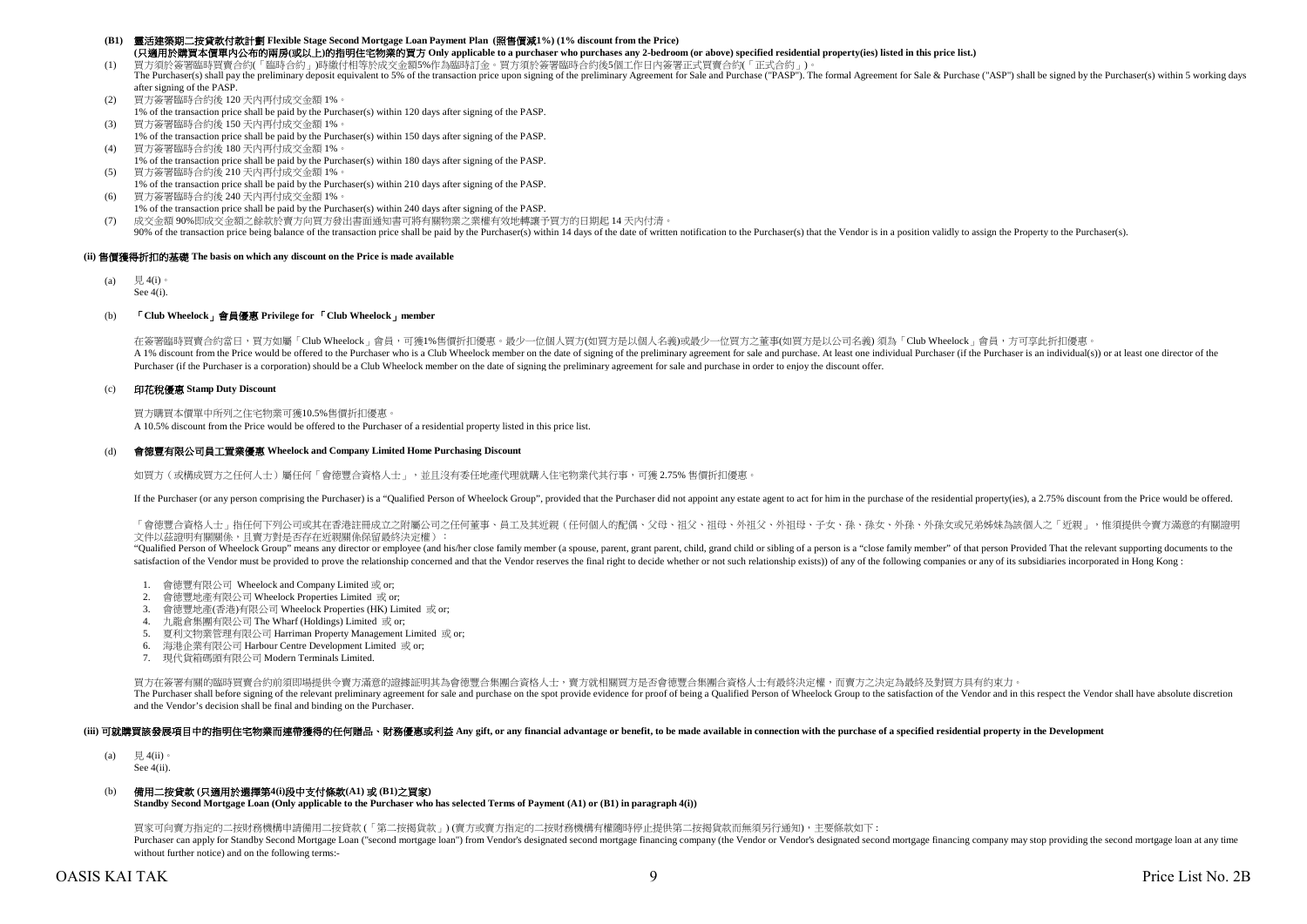A) 第二按揭貸款最高金額為成交金額的25% ,惟第一按揭貸款及第二按揭貸款總金額不可超過成交金額的85%

The maximum second mortgage loan amount shall be 25% of the transaction price, but the total amount of first mortgage loan and second mortgage loan together shall not exceed 85% of the transaction price.

第二按揭管款首 24 個月之按揭利率為香港上海匯豐銀行有限公司不時報價之港元最優惠利率(P)減1.5% p.a. (P - 1.5%),其後之按揭利率為港元最優惠利率(P),利率浮動。最終按揭利率以賣方指定的二按財務機構最後審批結果為準 Interest rate of second morteage loan for the first 24 months shall be Hong Kong Dollar Best Lending Rate (P) quoted from time to time by The Hongkong and Shanghai Banking Corporation Limited minus 1.5% p.a. (P-1.5%), ther (P), subject to fluctuation. The final interest rate will be subject to final approval by the Vendor's designated second mortgage financing company.

B) 如買方於提款日起計的 36 個月內準時並全數清還第二按揭貸款,賣方指定的二按財務機構將會向買方退還1%之成交金額 。

If the Purchaser shall duly and fully repay the second mortgage loan within 36 months from the date of drawdown of the second mortgage loan, 1% of transaction price will be refunded to the Purchaser by the Vendor's designa

- C) 買方必須於付清成交金額餘額之日起計最少60日前以書面向賣方申請第二按揭貸款。 The Purchaser shall make a written application to the Vendor for a second mortgage loan not less than 60 days before the date of settlement of the balance of the transaction price.
- D) 第二按揭貸款年期最長為 25 年,或相等於第一按揭貸款之年期,以較短者為準。 The maximum tenor of second mortgage loan shall be 25 years or the same tenor of first mortgage loan, whichever is shorter.
- E) 買方須提供足夠文件證明其還款能力,包括但不限於提供足夠文件(如:最近三年之稅單或利得稅繳納通知書及最近六個月有顯示薪金存款或收入之銀行存摺/月結單)證明每月還款(即第一按揭貸款及第二按揭貸款及其他借貸的還款)不 超過香港金融管理局不時訂明的「供款與入息比率」上限。

The Purchaser shall provide sufficient documents to prove his/her repayment ability, including but not limited to providing sufficient documents (for example latest 3 years' Tax Assessment and Demand Note or Profits Tax As book/statements which show salary deposits or income) to prove that the total amount of monthly installment (being the total installment for repayment of first mortgage, second mortgage and any other loan repayment) does n stipulated by the Hong Kong Monetary Authority from time to time.

- F) 第一按揭貸款銀行須為賣方所指定及轉介之銀行,買方並須首先得到該銀行書面同意辦理第二按揭貸款。 First mortgagee bank shall be nominated and referred by the Vendor and the Purchaser shall obtain a prior written consent from the first mortgagee bank to apply for a second mortgage loan.
- G) 第一按揭貸款及第二按揭貸款申請需由有關承按機構獨立審批。 First mortgage loan and second mortgage loan shall be processed by the relevant mortgagees independently.
- H) 所有第二按揭貸款之法律文件必須由賣方(或賣方指定的二按財務機構)的指定律師行辦理,買方須支付所有第二按揭貸款相關之律師費及雜費。 All legal documents of the second mortgage shall be handled by the Vendor's (or Vendor's designated second mortgage financing company) designated solicitors and all legal costs and disbursements relating thereto shall be b
- I) 第二按揭貸款批出與否及其條款,受制於賣方指定的二按財務機構的絕對最終決定權,與賣方無關,且於任何情況下賣方均無需為此負責。不論貸款獲批與否,買方仍須按買賣合約完成交易及繳付成交金額全數。 The approval or disapproval of the second mortgage loan and terms thereof are subject to the final decision of the Vendor's designated second mortgage financing company and are not related to the Vendor (which shall under Irrespective of whether the loan is granted or not, the Purchaser shall complete the sale and purchase in accordance with the agreement of sale and purchase and pay the full transaction price.
- J) 第二按揭貨款受賣方指定的二按財務機構所定的其他條款及細則約束。

The second mortgage loan is subject to other terms and conditions as determined by the Vendor's designated second mortgage financing company.

### K) 買方需就申請第二按揭貸款繳交港幣\$5,000不可退還的申請手續費。 A non-refundable application fee of HK\$5,000 for the second mortgage loan will be payable by the Purchaser.

L) 第二按揭貸款只限個人買方申請。 Only individual Purchaser(s) are eligible to apply for the second mortgage loan.

#### $(c)$ 提前付清樓價現金回贈 **Early Settlement Cash Rebate (**只適用於選擇第**4(i)**段中支付條款 **(B)** 及 **(B1)** 之買家 **Only applicable to the Purchaser who has selected Terms of Payment (B) and (B1) in paragraph 4(i))**

如買方提前於買賣合約訂明的付款限期日之前付清成交金額全數,可獲賣方根據以下列表送出「提前付清樓價現金回贈」。 Where the Purchaser settles the transaction price in full earlier than the due date of payment specified in the Agreement for Sale and Purchase, the Purchaser shall be entitled to an "Early Settlement Cash Rebate" offered

提前付清樓價現金回贈列表

| Early Settlement Cash Rebate Table                                                           |                                            |
|----------------------------------------------------------------------------------------------|--------------------------------------------|
| 付清成交金額全數日期                                                                                   | 提前付清樓價現金回贈金額                               |
| Date of settlement of the transaction price in full                                          | <b>Early Settlement Cash Rebate amount</b> |
| 簽署臨時買賣合約的日期後 180日內                                                                           | 成交金額 3%                                    |
| Within 180 days after the date of signing of the Preliminary Agreement for Sale and Purchase | 3% of transaction price                    |
| 簽署臨時買賣合約的日期後 240 日內                                                                          | 成交金額 2%                                    |
| Within 240 days after the date of signing of the Preliminary Agreement for Sale and Purchase | 2% of transaction price                    |
| 簽署臨時買賣合約的日期後 360日內                                                                           | 成交金額 1%                                    |
| Within 360 days after the date of signing of the Preliminary Agreement for Sale and Purchase | 1% of transaction price                    |

買方須於提前付清樓價餘額日前最少30日,以書面向賣方申請提前付清樓價現金回贈,賣方會於收到申請並確認有關資料無誤後將提前付清樓價現金回贈直接用於支付部份樓價餘額。

The Purchaser shall apply to the Vendor in writing for the Early Settlement Cash Rebate at least 30 days before the date of early settlement of the balance of the purchase price. After the Vendor has received the applicati the Early Settlement Cash Rebate as part payment of the balance of the purchase price directly.